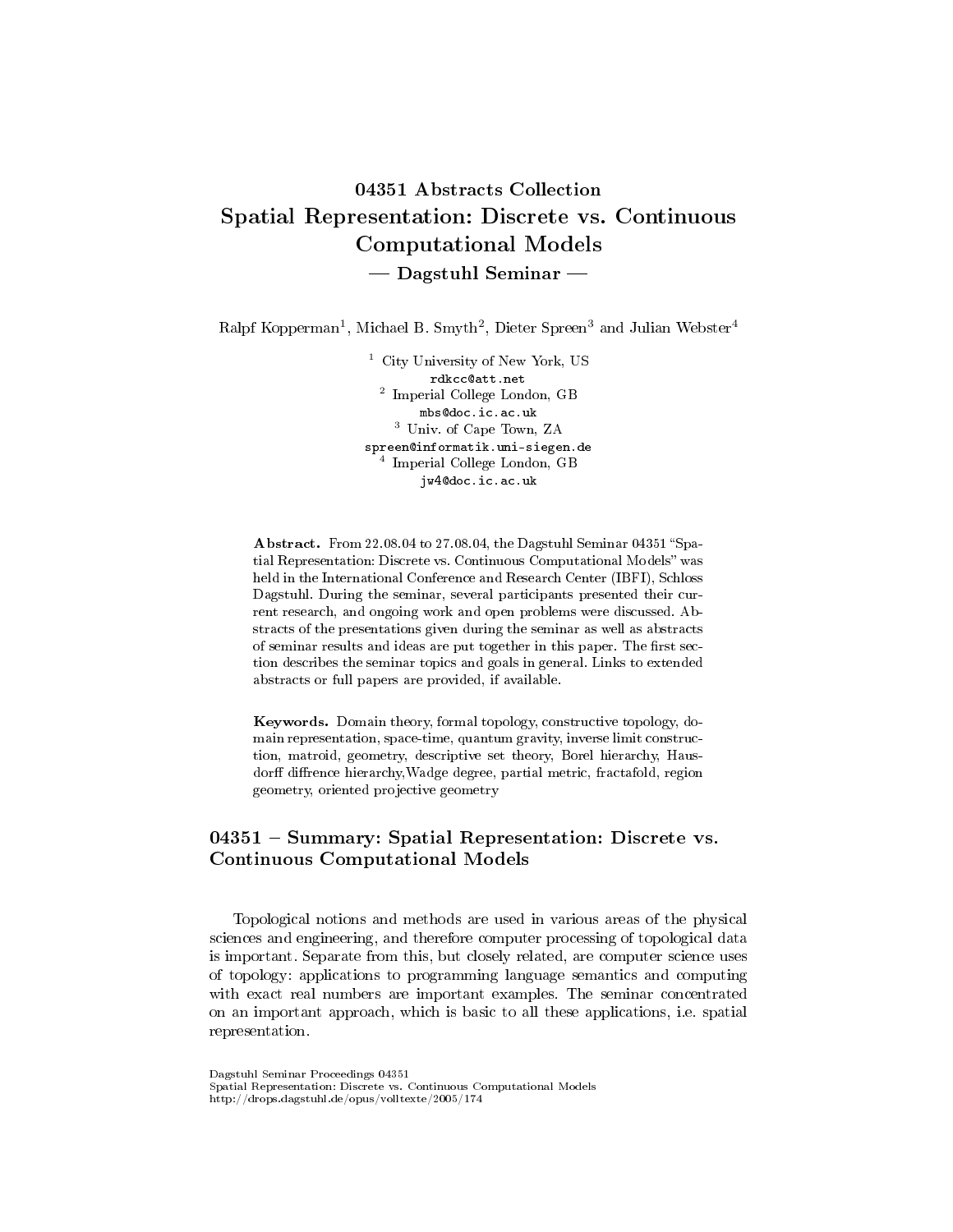Keywords: Domain theory, formal topology, constructive topology, domain representation, space-time, quantum gravity, inverse limit construction, matroid, geometry, descriptive set theory, Borel hierarchy, Hausdorff difference hierarchy,Wadge degree, partial metric, fractafold, regiongeometry, oriented projective geometry

Joint work of: Kopperman, Ralph; Panangaden, Prakash; Smyth, Mike; Spreen, Dieter; Webster, Julian

Full Paper: <http://drops.dagstuhl.de/opus/volltexte/2005/171>

## Synthetic Computability Theory

Andrej Bauer (University of Ljubljana, SLO)

I will discuss an axiomatic approach to computability theory in which a computational model (Turing machines) is never mentioned.

Instead, the classical concepts of computability theory are replaced by settheoretic and topological notions. For example, the computably enumerable sets are just the open subsets of the (discrete!) natural numbers. It turns out that the basic results of computability theory can be derived from just a few simple axioms.

Keywords: Axiomatic computability theory

## Continuous Semantics for Termination Proofs

Ulrich Berger (University of Wales - Swansea, GB)

We prove a general strong normalization theorem for higher type rewrite systems based on Tait's strong computability predicates and a strictly continuous domain-theoretic semantics. The theorem applies to extensions of Goedel's system T, but also to various forms of bar recursion for which termination was hitherto unknown.

Keywords: Higher-order term rewriting, termination, domain theory

Full Paper: <http://drops.dagstuhl.de/opus/volltexte/2005/130>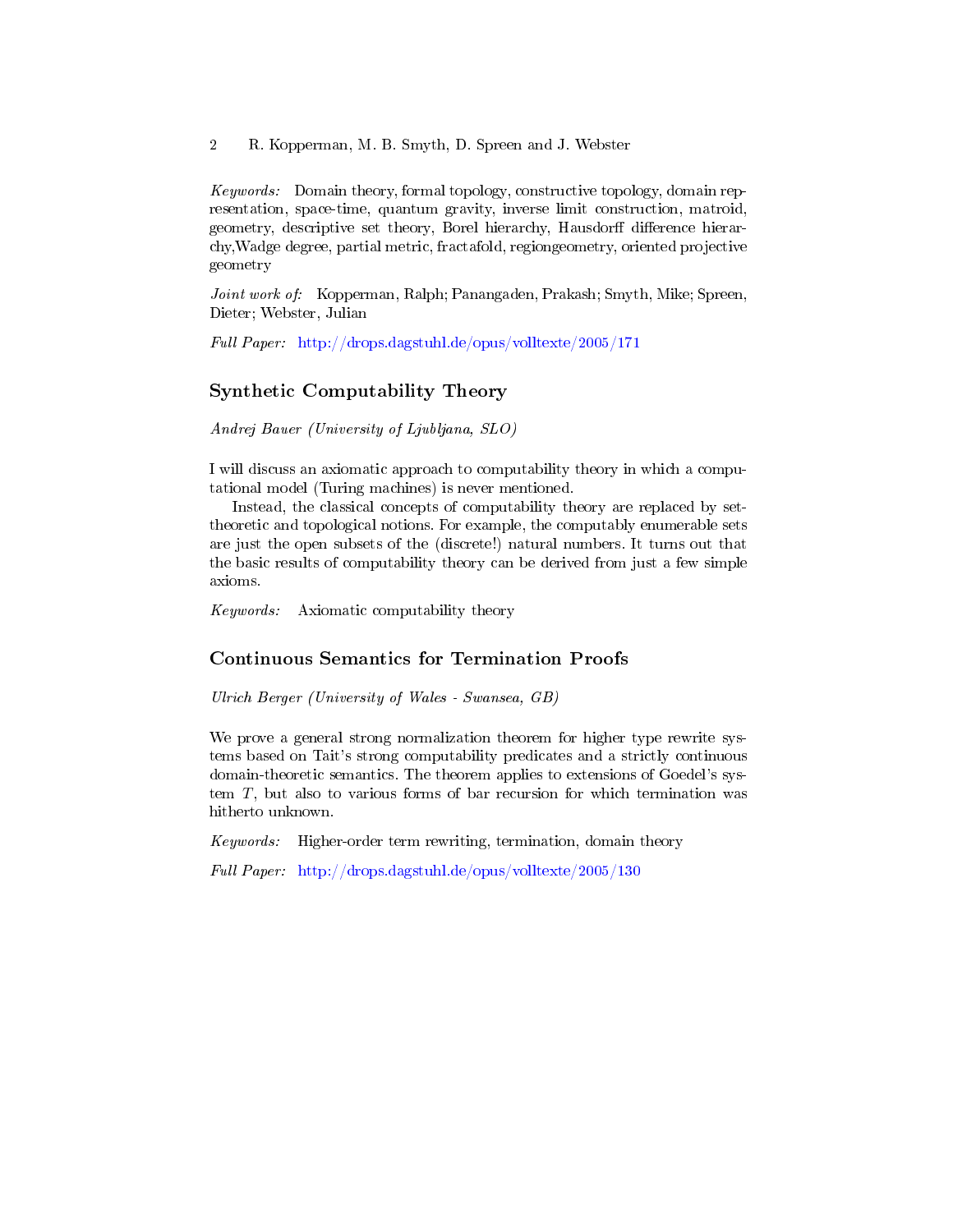### Computability on Non-Separable Banach Spaces

Vasco Brattka (University of Cape Town, ZA)

While there is a well-established concept of a computable normed space in the separable case, one can prove that there is no way to represent non-separable normed spaces on Turing machines such that both operations, vector space subtraction and the norm, become computable.

However, in certain cases one can at least keep one of these computability properties. We discuss two generalized concepts of computability for normed spaces which allow either the norm or the subtraction to become computable. Using the first concept we can prove a computable version of Landau's Theorem for sequence spaces which suggests that priority should be given to the computability of the norm, i.e. to the first concept.

Keywords: Computable analysis

#### Compactness in apartness spaces?

Douglas Bridges (University of Canterbury - Christchurch, NZ)

A major problem in the constructive theory of apartness spaces is that of nding a good notion of compactness. Such a notion should (i) reduce to "complete" plus totally bounded" for uniform spaces and (ii) classically be equivalent to the usual Heine-Borel-Lebesgue property for the apartness topology. The constructive counterpart of the smallest uniform structure compatible with a given apartness, while not constructively a uniform structure, offers a possible solution to the compactness-definition problem. That counterpart turns out to be interesting in its own right, and reveals some additional properties of an apartness that may have uses elsewhere in the theory.

Keywords: Apartness, constructive, compact uniform space

Joint work of: Bridges, Douglas; Ishihara, Hajime; Schuster, Peter; Vîță, Luminița

Full Paper: <http://drops.dagstuhl.de/opus/volltexte/2005/117>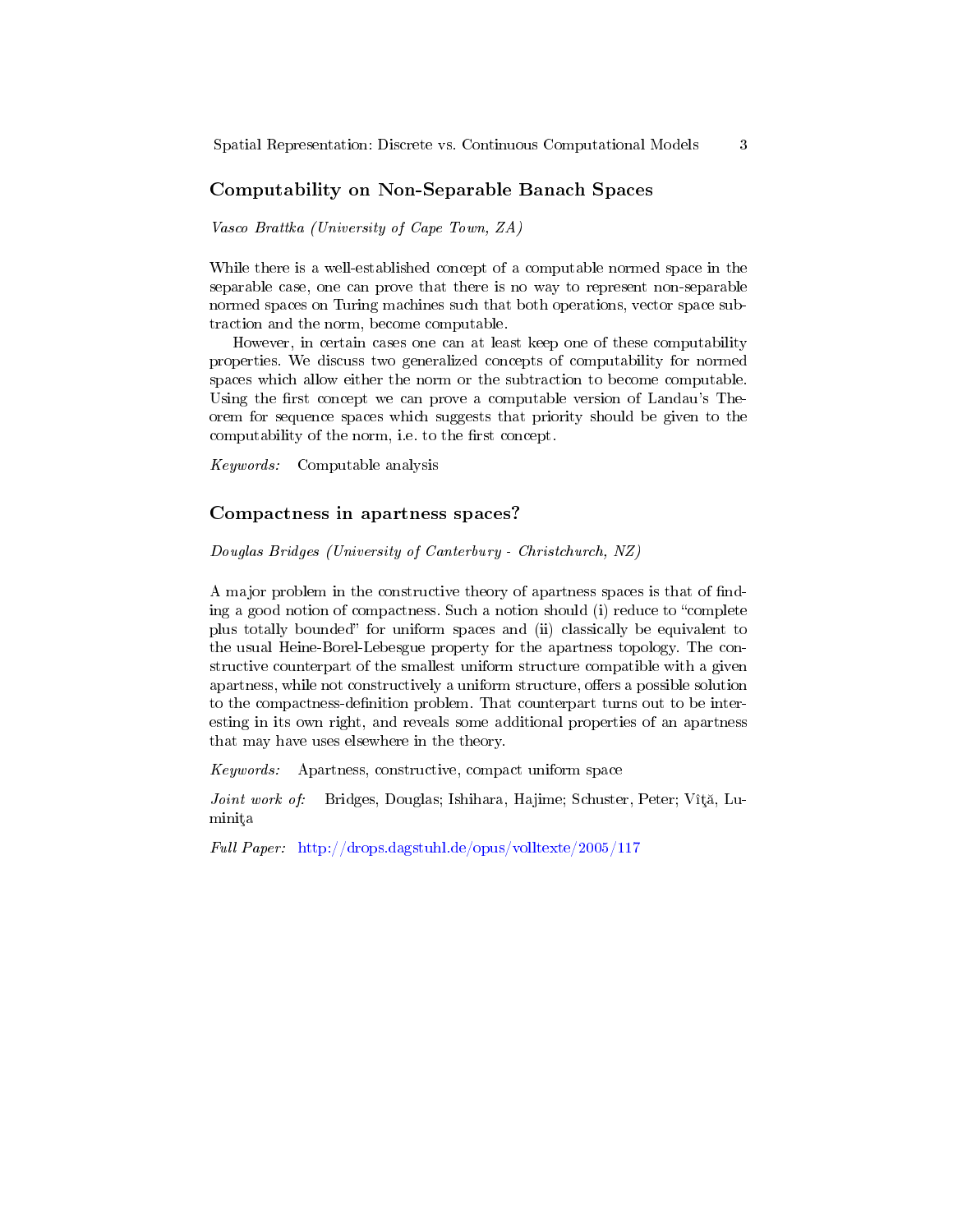### Random Causal Sets

#### Graham R. Brightwell (London School of Economics, GB)

The aim of this talk is to describe various models of random partially ordered sets, and to discuss whether they may be appropriate in a theory of quantum gravity.

The aim is to treat the (discrete) random partial order as the fundamental object, instead of the (continuous) space-time manifold that seems to be the appropriate model for large-scale behaviour.

The first model is obtained by taking 4-dimensional Minkowski space, which comes equipped with a measure and a partial order, and taking  $n$  random points in the space or, almost equivalently, taking points according to a Poisson process with the appropriate density. Not surprisingly, the resulting finite partial order retains some of the structure of the underlying space-time. However, the drawback of the model is that it can hardly be thought that the random partial order is a more fundamental object than the manifold itself.

Another family of models has recently been studied by Rafael Sorkin and collaborators in the context of quantum gravity. These are "sequential growth" models, where the  $(n + 1)$ -element partial order is obtained from the *n*-element partial order by adding a maximal element according to some stochastic rule. Examples of such a rule include: "put the new element above each existing element with fixed probability p, then take the transitive closure", or "put the new element above exactly two randomly chosen existing element, then take the transitive closure". The first of these examples corresponds to a model of random orders that has been studied in the combinatorial community; unfortunately neither it nor any variant exhibits manifold-like behaviour, although some of the properties are tantalising analogues to those of the "real" universe.

In the talk, details are given of some of the global properties of the various random models, and an explanation is given of a result of Rideout and Sorkin showing that the sequential growth models arise naturally from some physically reasonable axioms.

Keywords: Quantum gravity, causal sets, Minkowski space, random poset

## Discrete classical vs. continuous quantum data in abstract quantum mechanics

Bob Coecke (Oxford University, GB)

"Quantum" stands for for the concepts (both operational and formal) which had to be added to classical physics in order to understand otherwise unexplainable observed phenomena such as the structure of the spectral lines in atomic spectra. While the basic part of classical mechanics deals with the (essentially) reversible dynamics, quantum required adding the notions of "measurement" and (possibly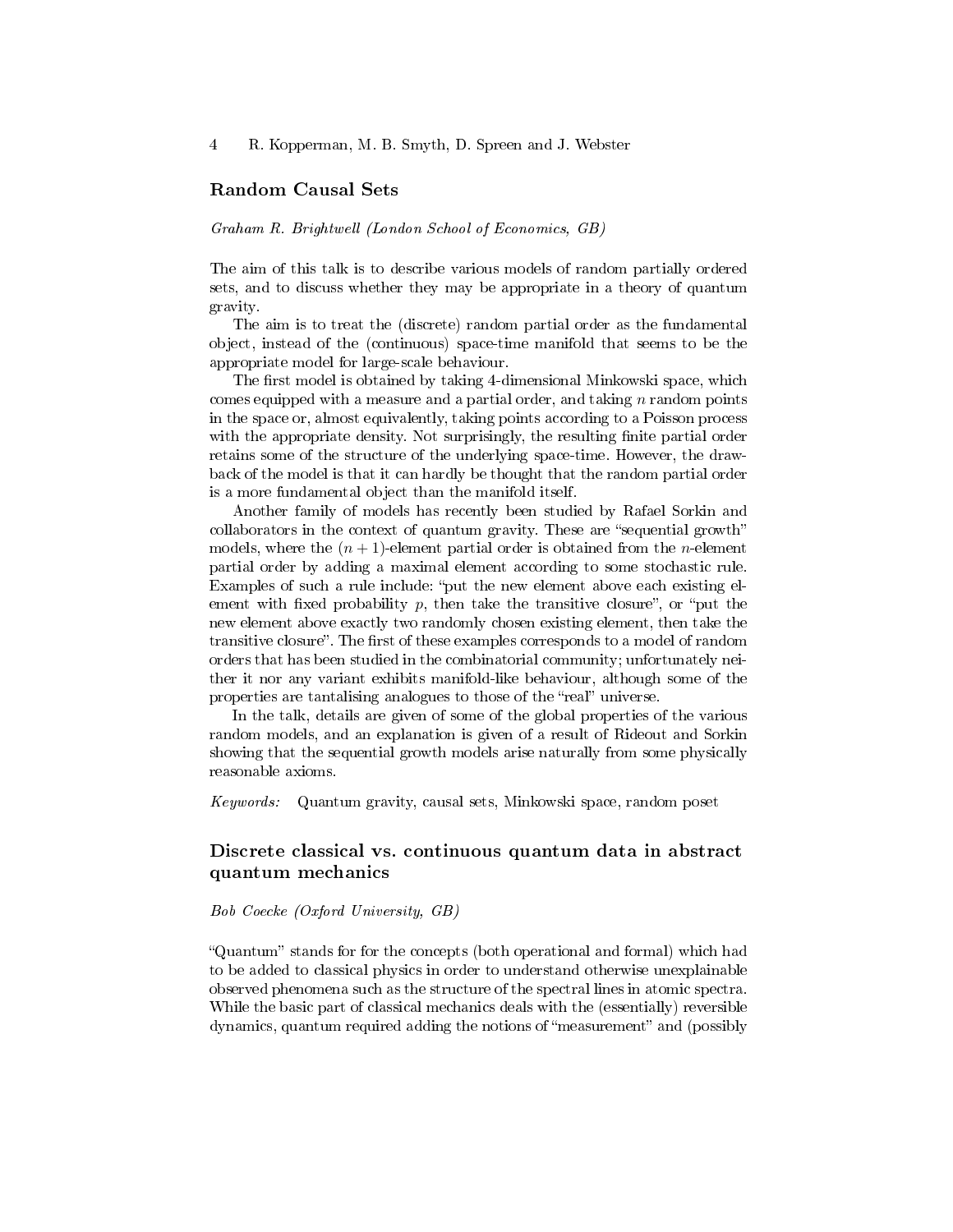non-local) "correlations" to the discussion. Crucially, all this comes with a "probabilistic calculus. The corresponding mathematical formalism was considered to have reached maturity in [von Neumann 1932], but there are some manifest problems with that formalism:

(i) While measurements are applied to physical systems, application of their formal counterpart (i.e. a self-adjoint linear operator) to the vector representing that state of the system in no way reflects how the state changes during the act of measurement. Analogously, the composite of two self-adjoint operators has no physical significance while in practice measurements can be effectuated sequentially. More generally, the formal types in von Neumann's formalism do not reflect the nature of the corresponding underlying concept at all!

(ii) Part of the problem regarding the measurements discussed above is that in the von Neumann formalism there is no place for storage, manipulation and exchange of the classical data obtained from measurements. Protocols such as quantum teleportation involving these cannot be given a full formal description.

(iii) The behavioral properties of quantum entanglement which for example enable continuous data exchange using only finitary communication are hidden in the formalism.

In [Abramsky and Coecke 2004] we addressed all these problems, and in addition provided a purely categorical axiomatization of quantum mechanics. The concepts of the abstract quantum mechanics are formulated relative to a strongly compact closed category with biproducts (of which the category FdHilb of finite dimensional Hilbert spaces and linear maps is an example). Preparations, measurements, either destructive or not, classical data exchange are all morphisms in that category, and their types fully reflect their kinds. Correctness properties of standard quantum protocols can be abstractly proven.

Surprisingly, in this seemingly purely qualitative setting even the quantitative Born rule arises, that is the rule which tells you how to calculate the probabilities. Indeed, each such category has as endomorphism Hom of the tensor unit an abelian semiring of 'scalars', and a special subset of these scalars will play the role of weights: each scalar induces a natural transformation which propagates through physical processes, and when a `state' undergoes a `measurement', the composition of the corresponding morphisms gives rise to the weight. Hence the probabilistic weights live within the category of processes.

See also: J. von Neumann. Mathematische Grundlagen der Quantenmechanik. Springer-Verlag (1932). English translation in Mathematical Foundations of Quantum Mechanics. Princeton University Press (1955).

See also: S. Abramsky and B. Coecke. A categorical semantics of quantum protocols. In the proceedings of LiCS'04 (2004).

See also: An extended version is available at arXiv:quant-ph/0402130 A more reader friendly version entitled 'Quantum information flow, concretely, abstractly' is at http://www.vub.ac.be/CLEA/Bob/Papers/QPL.pdf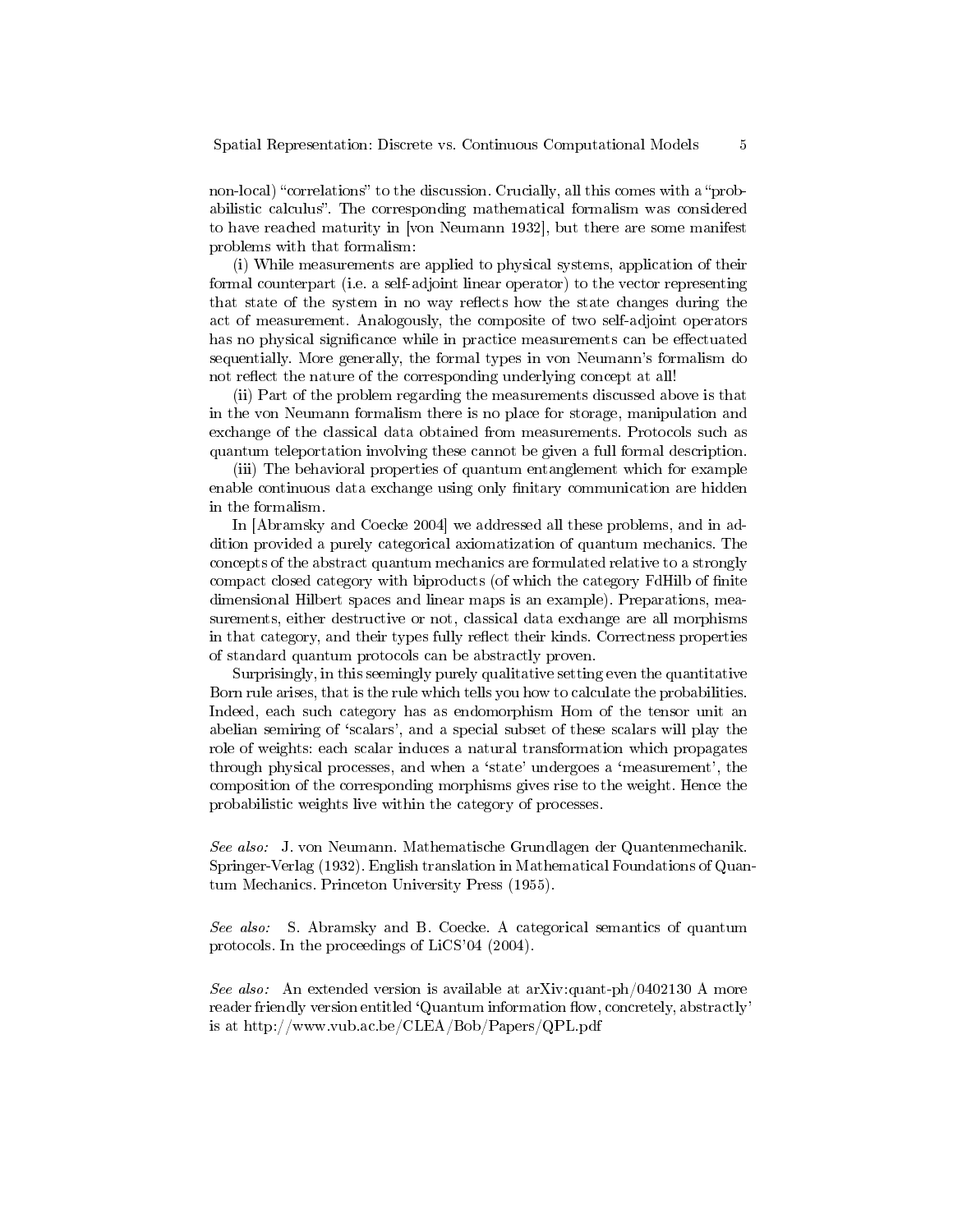Keywords: Category theory, strong compact closure, quantum information-flow

Joint work of: Abramsky, Samson; Coecke, Bob Extended Abstract: <http://drops.dagstuhl.de/opus/volltexte/2005/131> Full Paper: <http://drops.dagstuhl.de/opus/volltexte/2005/131>

## A Hausdorff compactification of the Samborski function space

Martin H. Escardo (University of Birmingham, GB)

If X is a compact Hausdorff space and  $\mathbb R$  is the set of compact non-empty intervals of the extended real line, then the Scott continuous functions from X to R under the Lawson topology have the Samborski function space, described in Jimmie Lawson's talk, as a densely embedded subspace.

Keywords: Interval domain, Scott continuous function, Lawson topology, Samborski function space

## Dihomotopy Classes of Dipaths in the Geometric Realization of a Cubical Set: from Discrete to Continuous and back again

Lisbeth Fajstrup (Aalborg University, DK)

The geometric models of concurrency - Dijkstra's PV-models and V. Pratt's Higher Dimensional Automata - rely on a translation of discrete or algebraic information to geometry. In both these cases, the translation is the geometric realisation of a semi cubical complex, which is then a locally partially ordered space, an lpo space. The aim is to use the algebraic topology machinery, suitably adapted to the fact that there is a preferred time direction. Then the results - for instance dihomotopy classes of dipaths, which model the number of inequivalent computations should be used on the discrete model and give the corresponding discrete objects. We prove that this is in fact the case for the models considered: Each dipath is dihomottopic to a combinatorial dipath and if two combinatorial dipaths are dihomotopic, then they are combinatorially equivalent. Moreover, the notions of dihomotopy (LF., E. Goubault, M. Raussen) and d-homotopy (M. Grandis) are proven to be equivalent for these models - hence the Van Kampen theorem is available for dihomotopy. Finally we give an idea of how many spaces have a local po-structure given by cubes. The answer is, that any cubicalized space has such a structure after at most one subdivision. In particular, all triangulable spaces have a cubical local po-structure.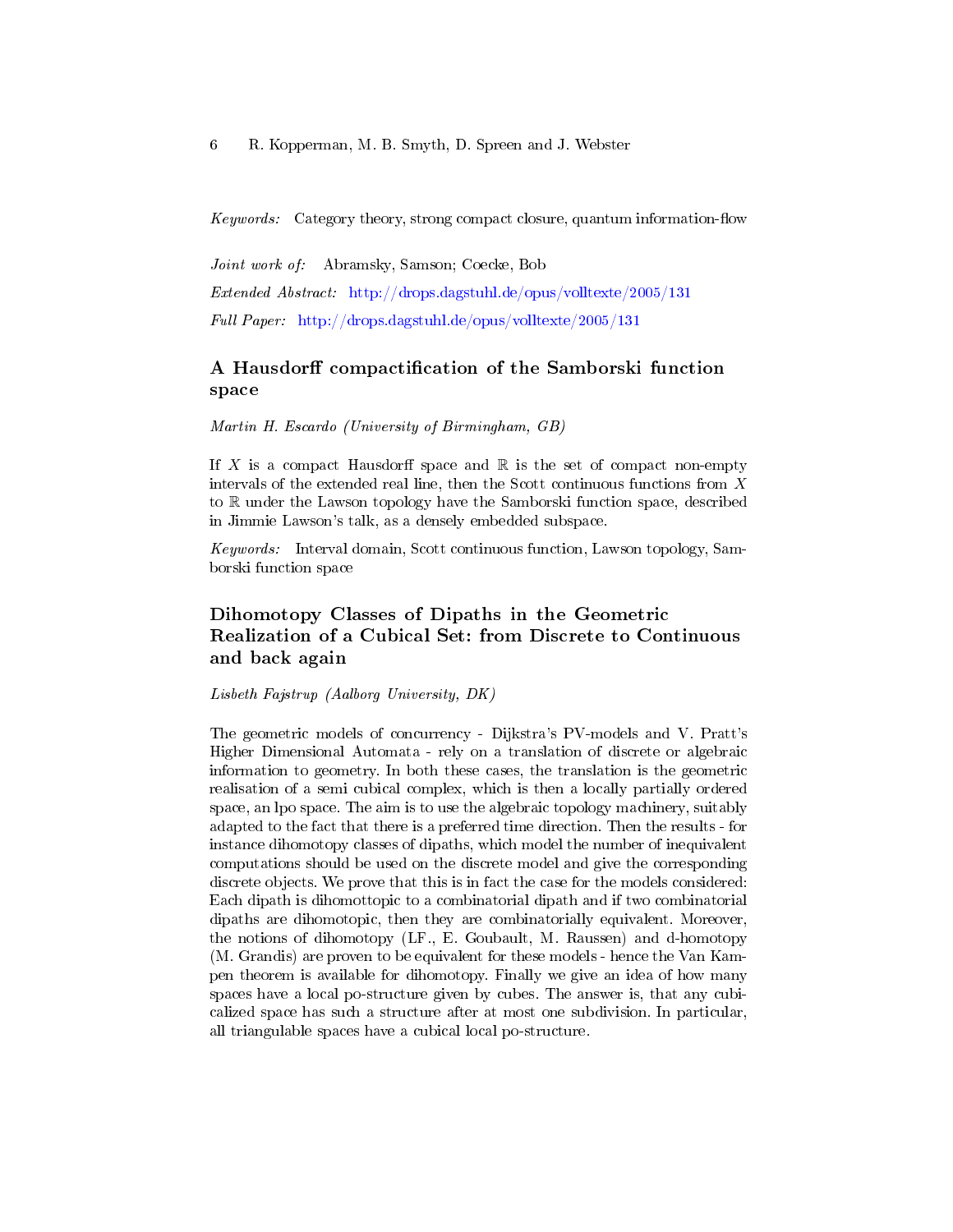Spatial Representation: Discrete vs. Continuous Computational Models 7

Keywords: Cubical Complex, Higher Dimensional Automaton, Ditopology Extended Abstract: <http://drops.dagstuhl.de/opus/volltexte/2005/132>

## Fractafolds, their geometry and topology: a test bed for spatial reprsentation. PartII: The Sorkin Model, The Mallios-Raptis-Zapatrin Differential Calculus, Differential Graded Bi-Algebras and Approximations to the Exterior Calculus

### Jonathan Gratus (University of Wales - Bangor, GB)

The long term goal of this project is to construct a geometry of fractals and fractafolds. Since the standard dierential geometry applies to smooth manifolds only, it is necessary to construct a new "geometry" which can be applied to fractals and fractafolds but in which the standard geometry can be recovered in the special case of a smooth manifolds. Many fractals are obtained by the limit of simple spaces, using an iterative function sequence. We hope that we can construct a differential geometry for each of the simple spaces. And then by taking the limit we would obtain the required geometry. We use a combination of the Sorkin model and the Mallios Raptis and Zapatrin MRZ calculus to construct a finite differential geometry for each of the sequence of simple spaces. In my talk,

I shall review the Sorkin model and look at its limit.

I also shall review the MRZ calculus an look at its limit.

It turns out that the limit of the Sorkin model is too big and the limit of the MRZ calculus too small.

I give two suggestions for the alternative limits which may have the correct properties.

There is also a problem in applying the MRZ calculus directly to the Sorkin model, especially when taking refinements in 2 or more dimension. I propose a extension to the MRZ calculus called a differential graded bi-algebras. These can be used to avoid this problem.

Keywords: Fractals, iterative function sequence, differential geometry, Sorkin model

#### A Cartesian Closed Extension of the Category of Locales

#### Reinhold Heckmann (AbsInt - Saarbrücken, D)

We present a Cartesian closed category ELOC of equilocales, which contains the category LOC of locales as a reflective full subcategory.

The embedding of LOC into ELOC preserves products and all exponentials of exponentiable locales.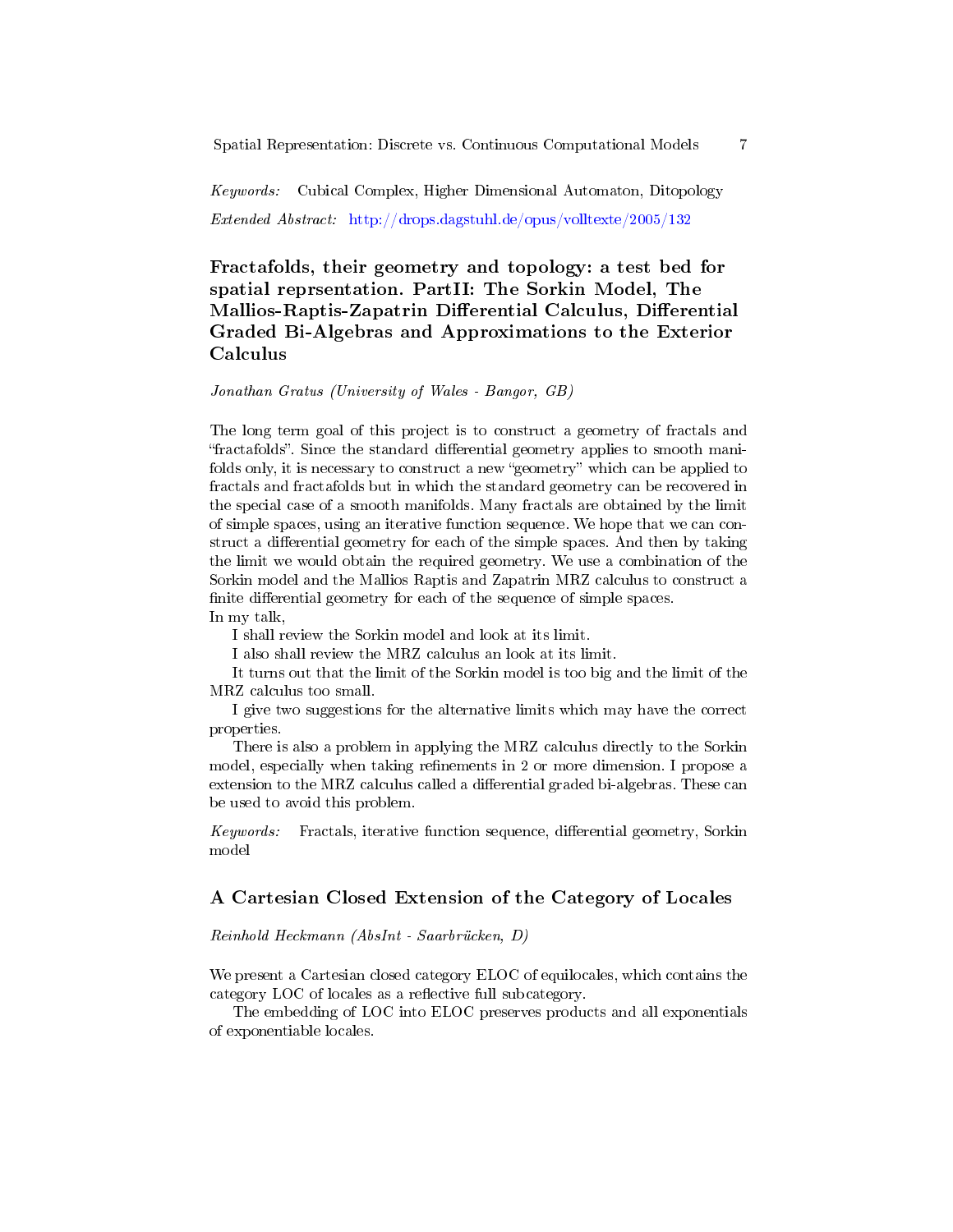Keywords: Locale, Cartesian closed category Extended Abstract: <http://drops.dagstuhl.de/opus/volltexte/2005/133> Full Paper: <http://drops.dagstuhl.de/opus/volltexte/2005/133>

#### Refinement is complete for implementations

Michael Huth (Imperial College London, GB)

A modal transition system specifies a set of implementations, those labelled transition systems that co-inductively refine it. As refinement is transitive, refinement implies reverse containment of implementations. We demonstrate that refinement indeed equals reverse containment of implementations. This result is shown through a game semantics for refinement on finite trees and an approximation argument based on an omega-algebraic bifinite domain, developped with Jagadeesan  $&$  Schmidt, whose elements "are" all equivalence classes of modal transition systems under refinement. We give a characterization of this result in terms of semantic self-minimization of certain Hennessy-Milner formulas and state the existence of semantic minimization for all of Hennessy-Milner logic as an open problem.

 $Keywords:$  Refinement, game semantics, domain theory

See also: A full paper has been submitted to a journal and is currently under review.

#### Auxiliary relations and sandwich theorems

Ralph Kopperman (City University of New York, USA)

A well-known topological theorem due to Katětov states:

Suppose  $(X, \tau)$  is a normal topological space, and let  $f : X \to [0, 1]$  be upper semicontinuous,  $g: X \to [0,1]$  be lower semicontinuous, and  $f \leq g$ . Then there is a continuous  $h: X \to [0,1]$  such that  $f \leq h \leq g$ .

We show a version of this theorem for many posets with auxiliary relations. In particular, if P is a Scott domain and  $f, g: P \to [0, 1]$  are such that  $f \leq g$ , and f is lower continuous and g Scott continuous, then for some  $h, f \leq h \leq g$ and h is both Scott and lower continuous.

As a result, each Scott continuous function from  $P$  to [0, 1], is the sup of the functions below it which are both Scott and lower continuous.

Keywords: Adjoint, auxiliary relation, continuous poset, pairwise completely regular (and pairwise normal) bitopological space, upper (lower) semicontinuous, Urysohn relation

Joint work of: God, Chris; Jung, Achim; Knight, Robin; Kopperman, Ralph Full Paper: <http://drops.dagstuhl.de/opus/volltexte/2005/134>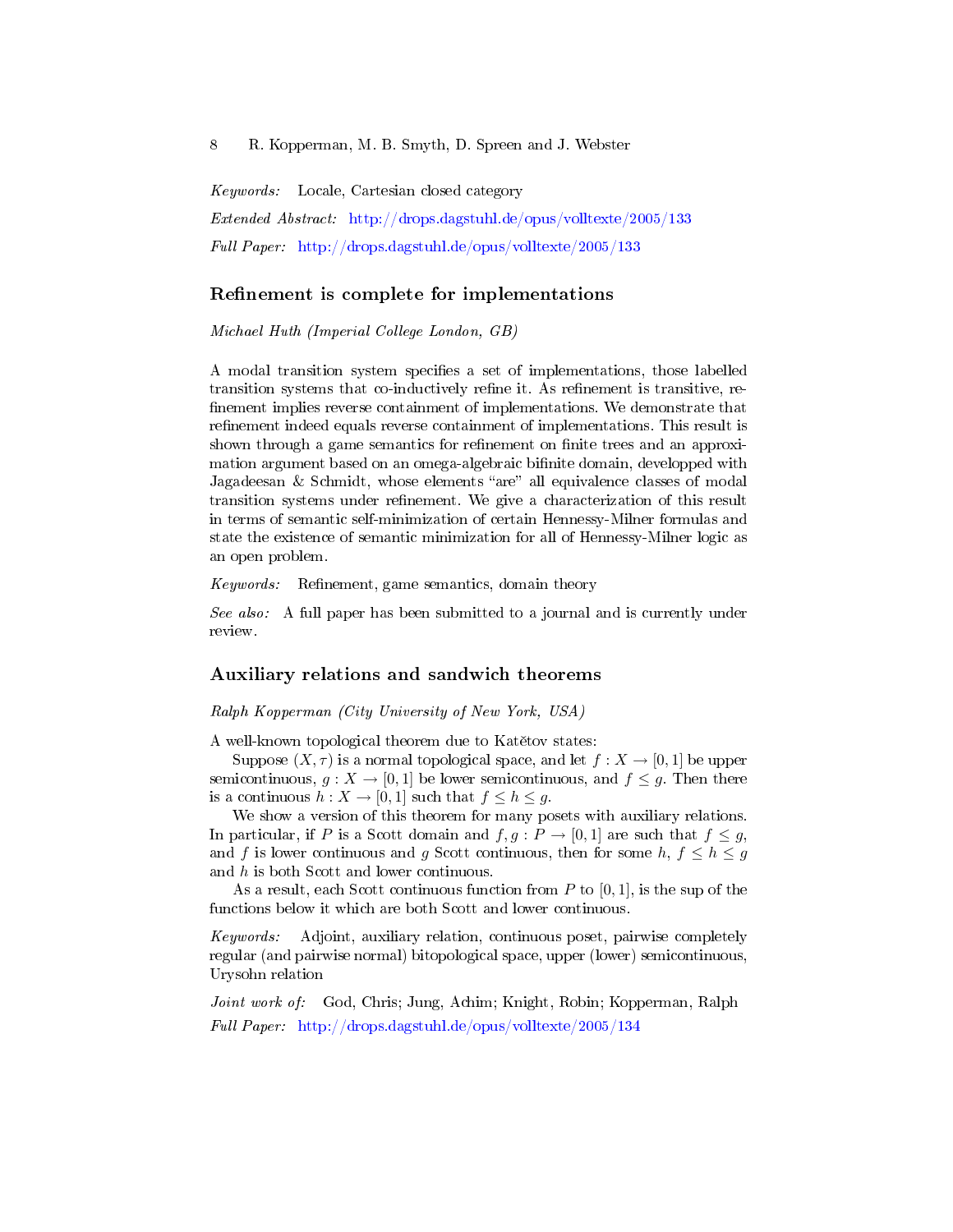## Hofmann-Mislove theorem for general order and topological structures

Martin Kovar (Techn. University - Brno, CZ)

We study and characterize the posets which satisfy a properly generalized version of the Hofmann-Mislove theorem. For that purpose, we need to generalize some notions (like compactness, prime elements, the spectrum, Scott- open filter, etc.) and adjust them for more general posets than frames and the corresponding localic structures. We also study the topology-like structures induced by the order and prove a slightly relaxed topological-like version of the Hofmann-Mislove theorem which holds for more general spaces, in particular also for those which are not sober. The utility of this modification of the Hofmann-Mislove theorem may be demonstrated on the study of the maximality of compact topologies.

Keywords: Posets, upper interval topology, Scott topology, wide filters, compactness, prime elements, sobriety, de Groot dual, maximal compact topology

## On Maximality of Compact Topologies

Martin Kovar (Techn. University - Brno, CZ)

Using some advanced properties of the de Groot dual and some generalization of the Hofmann-Mislove theorem, we solve in the positive the question of D. E. Cameron: Is every compact topology contained in some maximal compact topology?

Keywords: De Groot dual, compact saturated set, wide Scott open filter, maximal compact topology

Full Paper: <http://drops.dagstuhl.de/opus/volltexte/2005/118>

#### The Hofmann-Mislove Theorem for general posets

Martin Kovar (Techn. University - Brno, CZ

In this paper we attempt to find and investigate the most general class of posets which satisfy a properly generalized version of the Hofmann-Mislove theorem. For that purpose, we generalize and study some notions (like compactness, the Scott topology, Scott open filters, prime elements, the spectrum etc.), and adjust them for use in general posets. Then we characterize the posets satisfying the Hofmann-Mislove theorem by the relationship between the generalized Scott closed prime subsets and the generalized prime elements of the poset. The theory become classic for distributive lattices. Remark that the topologies induced on the generalized spectra in general need not be sober.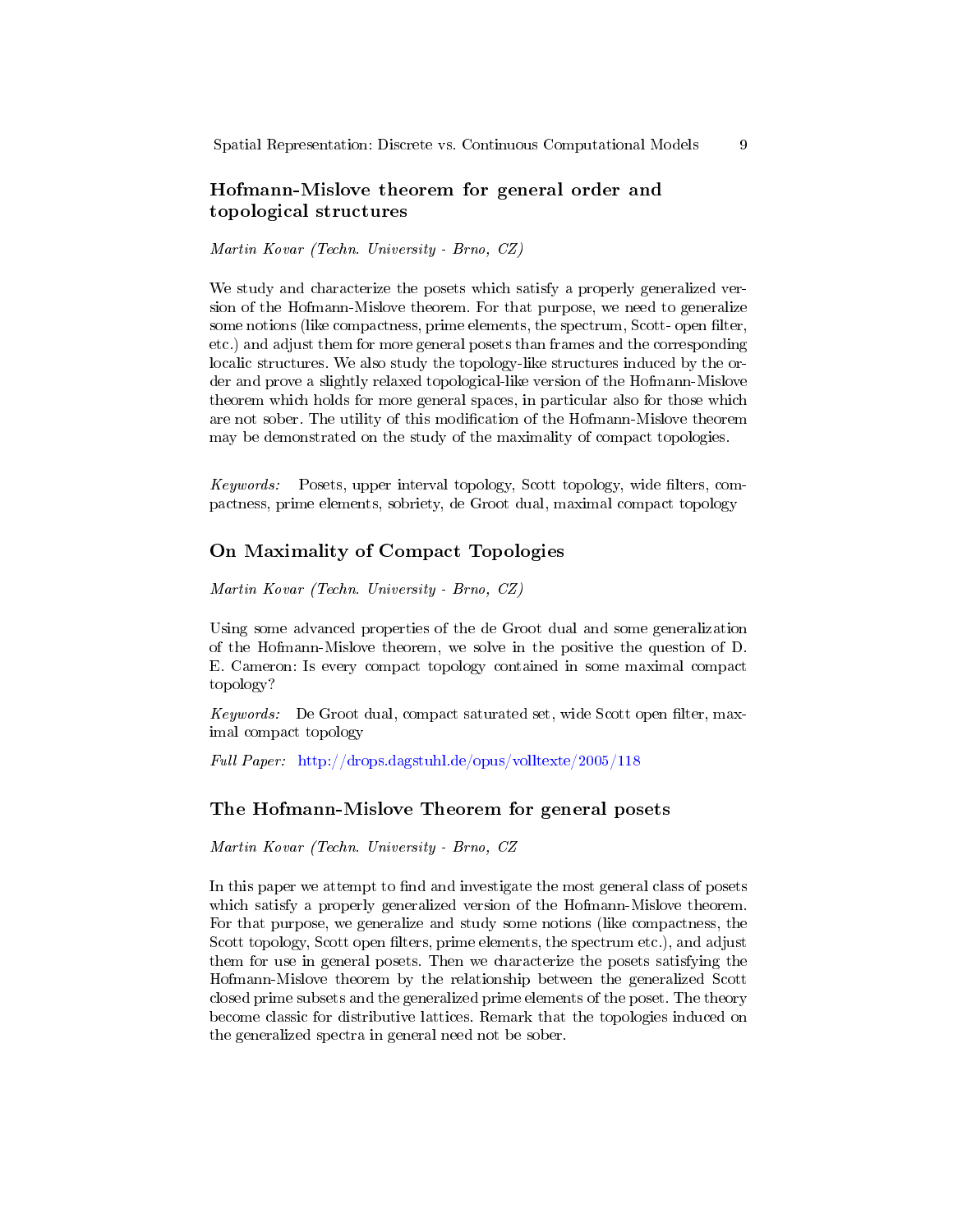Keywords: Posets, generalized Scott topology, Scott open filters, (filtered) compactness, saturated sets, prime elements, prime subsets

Full Paper: <http://drops.dagstuhl.de/opus/volltexte/2005/119>

## The Hofmann-Mislove Theorem for general topological structures

Martin Kovar (Techn. University - Brno, CZ)

In this paper we prove a modification of Hofmann-Mislove theorem for a topological structure similar to the minusspaces of de Groot, in which the empty set "need not be open". This will extend, in a slightly relaxed form, the validity of the classical Hofmann-Mislove theorem also to some of those spaces, whose underlying topology need not be (quasi-) sober.

Keywords: Compact saturated set, Scott open filter, (quasi-) sober space

Full Paper: <http://drops.dagstuhl.de/opus/volltexte/2005/120>

#### The de Groot dual for general collections of sets

Martin Kovar (Techn. University - Brno, CZ)

A topology is de Groot dual of another topology, if it has a closed base consisting of all its compact saturated sets. Until 2001 it was an unsolved problem of J. Lawson and M. Mislove whether the sequence of iterated dualizations of a topological space is finite. In this paper we generalize the author's original construction to an arbitrary family instead of a topology. Among other results we prove that for any family  $\mathfrak{C} \subseteq 2^X$  it holds  $\mathfrak{C}^{dd} = \mathfrak{C}^{ddd}$ . We also show similar identities for some other similar and topology-related structures.

Keywords: Saturated set, dual topology, compactness operator

Full Paper: <http://drops.dagstuhl.de/opus/volltexte/2005/121>

### The Construction of Finer Compact Topologies

Hans-Peter Albert Künzi (University of Cape Town, ZA)

It is well known that each locally compact strongly sober topology is contained in a compact Hausdorff topology; just take the supremum of its topology with its dual topology. On the other hand, examples of compact topologies are known that do not have a finer compact Hausdorff topology.

This led to the question (first explicitly formulated by D.E. Cameron) whether each compact topology is contained in a compact topology with respect to which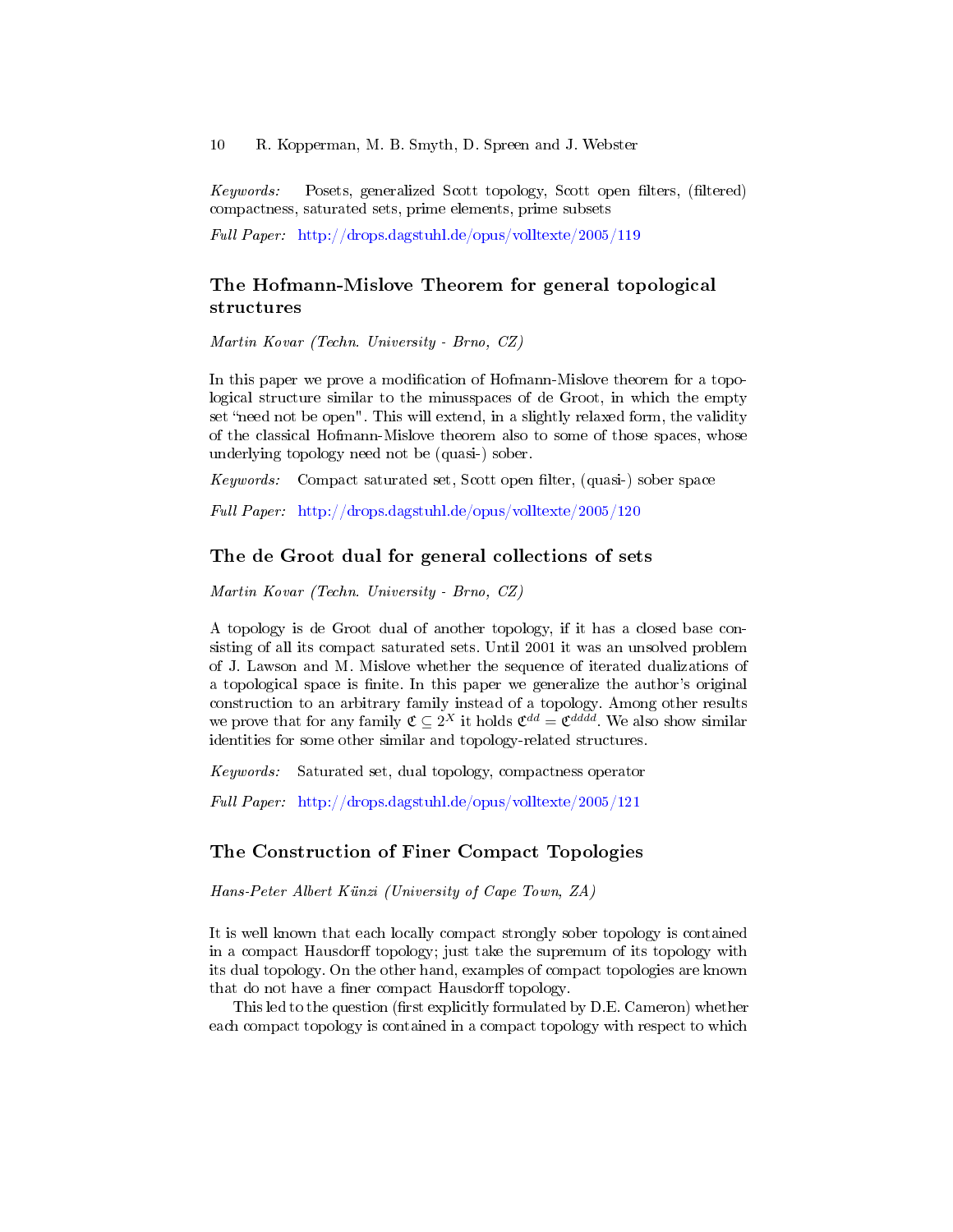all compact sets are closed. (For the obvious reason these spaces are called maximal compact in the literature.)

While this major problem remains open, we present several partial solutions to the question in our talk.

For instance we show that each compact topology is contained in a compact topology with respect to which convergent sequences have unique limits. In fact each compact topology is contained in a compact topology with respect to which countable compact sets are closed. Furthermore we note that each compact sober  $T_1$ -topology is contained in a maximal compact topology and that each sober compact  $T_1$ -topology which is locally compact or sequential is the infimum of a family of maximal compact topologies.

Keywords: Maximal compact,  $KC$ -space, sober,  $US$ -space, locally compact, sequential, sequentially compact

Joint work of: Künzi, Hans-Peter A.; van der Zypen, Dominic

Extended Abstract: <http://drops.dagstuhl.de/opus/volltexte/2005/122>

## Approximate and Quasicontinuous Maps and Generalized Derivatives

Jimmie D. Lawson (Louisiana State University, USA)

A continuous domain is a set equipped with a special kind of partial order.

One typically thinks of the members of the set as representing approximations, perhaps computable approximations, to some idealized mathematical construct or precise quantity. The system of approximations is ordered by the order of information content, better approximations being higher in the order, with the maximal or top elements representing the quantities being approximated. If one applies these ideas to the domain of continuous functions of a real variable and their approximations, one obtains naturally an enlarged family of maximal elements which admits a differential calculus extending the familiar one. We call this the generalized derivative. This type of extension is motivated by the so-called viscosity solutions of partial differential equations.

Keywords: Domains, domain environments, lsc functions, quasicontinuous functions, maximal points, generalized function, viscosity solution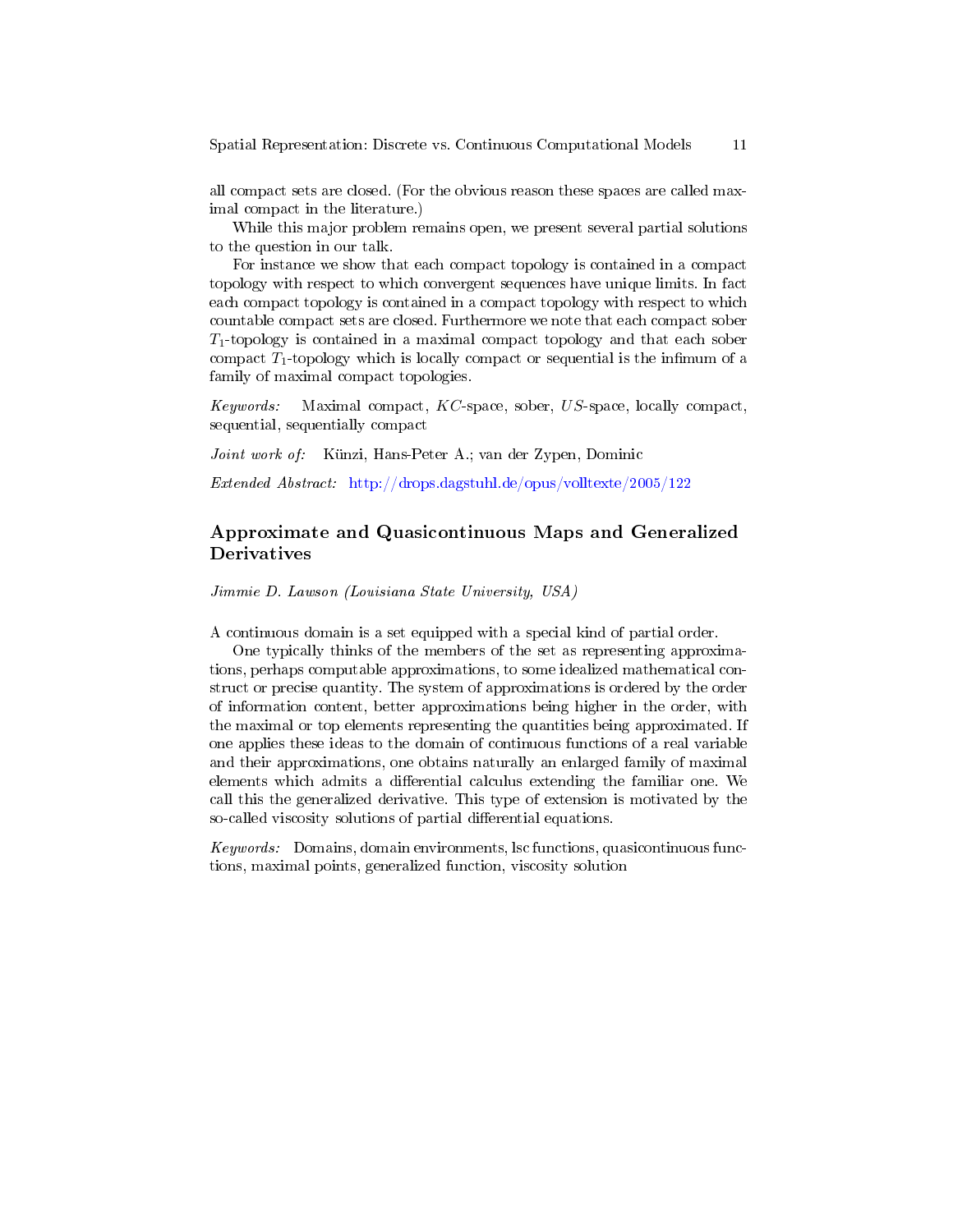#### What do partial metrics represent?

Steve G. Matthews (University of Warwick, GB)

Partial metrics were introduced in 1992 as a metric to allow the distance of a point from itself to be non zero. This notion of self distance, designed to extend metrical concepts to Scott topologies as used in computing, has little intuition for the mainstream Hausdorff topologist.

The talk will show that a partial metric over a set can be represented by a metric over that set with a so-called 'base point'.

Thus we establish that a partial metric is essentially a structure combining both a metric space and a skewed view of that space from the base point. From this we can deduce what it is that partial metrics are really all about.

Keywords: Metric, partial metric, base point

Joint work of: Kopperman, Ralph; Matthews, Steve; Pajoohesh, Homeira

Full Paper: <http://drops.dagstuhl.de/opus/volltexte/2005/123>

#### Algebras over Stably Compact Spaces

M. Andrew Moshier (Chapman University - Orange, USA)

Free algebras in a topological category are useful for modelling various computationally motivated data types. Notably semi-lattices model non-determinism. In this talk, we establish two related results. [1] The embedding of stably compact spaces and perfect maps into stably compact spaces and continuous maps has a left adjoint. [2] In the category of stably compact spaces and perfect maps, free algebras for finitely axiomatizable theories exist. Combining the two results, we have a construction of free "perfect" algebras over stably compact spaces, i.e., algebras in which the operations are perfect, but the homomorphisms are permitted to be continuous.

As an application, we also discuss the construction of free inflationary and deflationary semi-lattices (aka power domains) over stably compact spaces, showing that the Hoare powerdomain is indeed free over the entire category of stably compact spaces and continuous maps, whereas the Smyth powerdomain is only free in the more limited sense.

Keywords: Stably compact spaces, perfect maps, free algebras, power domains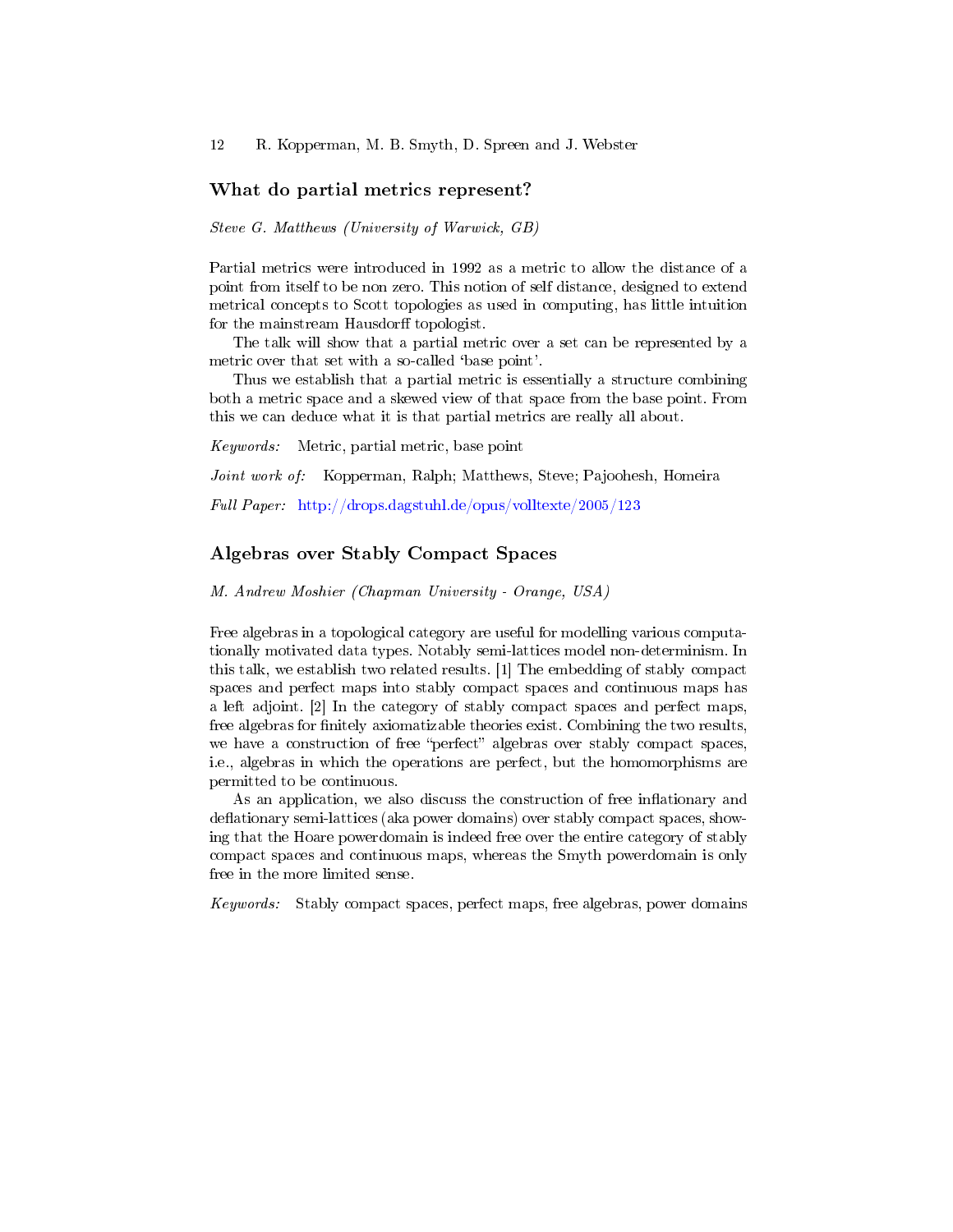### Generalized partial metrics

#### Homeira Pajoohesh (University College Cork, IRL)

Partial metrics are metrics except that the distance from a point to itself need not be 0. These are useful in modelling partially defined information, which often appears in computer science.

We generalize this notion to study "partical metrics" whose values lie in a value lattice which may be other that the reals. Then each topology arises from such a generalized metric, and for each continuous poset, there is such a generalized metric whose topology is the Scott topology, and whose dual is the lower topology. These are both corollaries to our result that a bitopological space is pairwise completely regular if and only if there is such a generalized metric whose topology is the first topology, and whose dual topology is the second.

Then we study their completion and state the relation between spherical completion and round ideal completion.

Keywords: Partial metrics, generalized partial metrics, value lattice, continuous posets, Scott topology, lower topology, bitopological space, completions

#### A domain of spacetime intervals in general relativity

#### Prakash Panangaden (McGill University - Montreal, CDN)

We prove that a globally hyperbolic spacetime with its causality relation is a bicontinuous poset whose interval topology is the manifold topology. This implies that from only a countable dense set of events and the causality relation, it is possible to reconstruct a globally hyperbolic spacetime in a purely order theoretic manner. The ultimate reason for this is that globally hyperbolic spacetimes belong to a category that is equivalent to a special category of domains called interval domains.

We obtain a mathematical setting in which one can study causality independently of geometry and differentiable structure, and which also suggests that spacetime emanates from something discrete.

Keywords: Causality, spacetime, global hyperbolicity, interval domains, bicontinuous posets, spacetime topology

Joint work of: Martin, Keye; Panangaden, Prakash

Full Paper: <http://drops.dagstuhl.de/opus/volltexte/2005/135>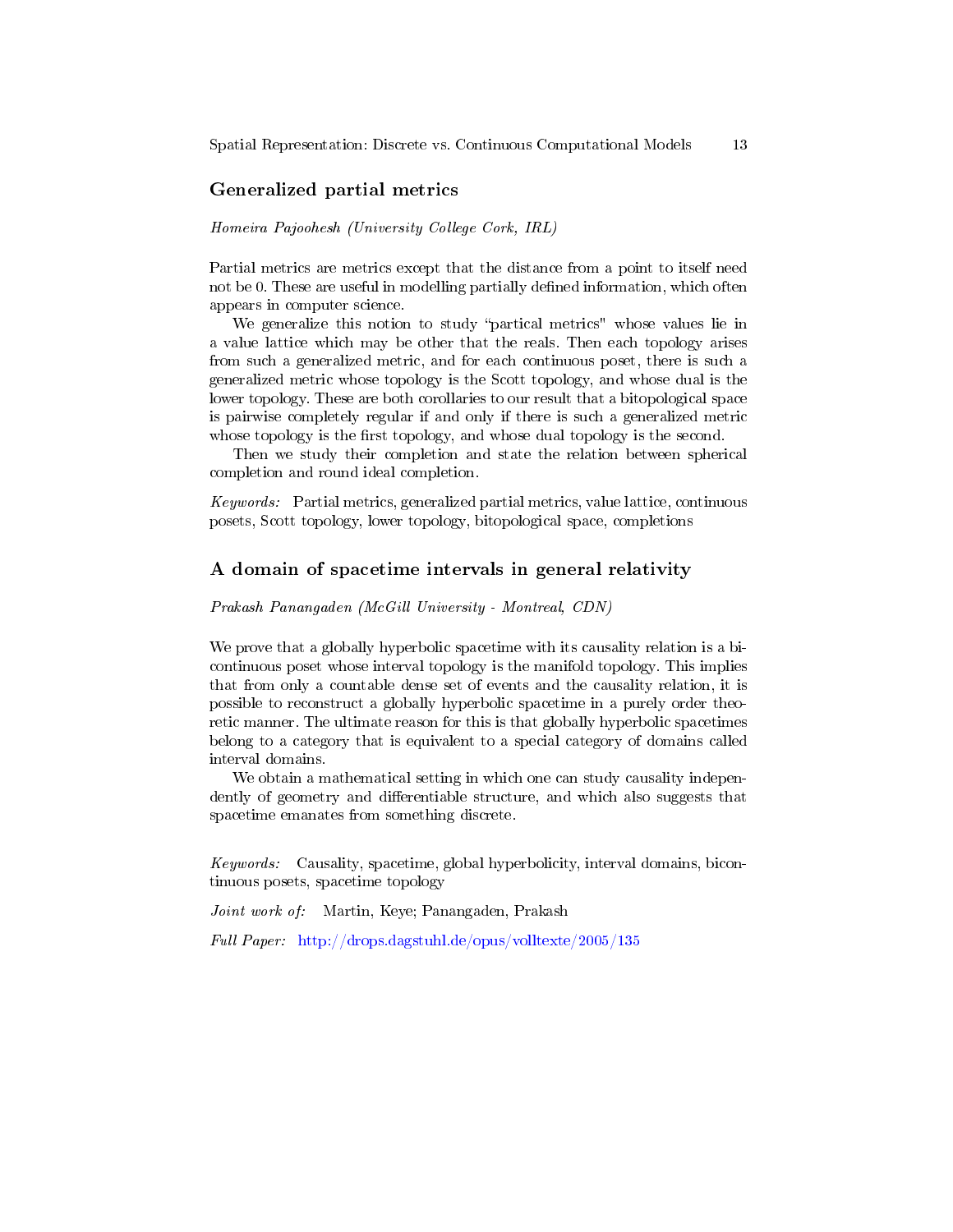### Computational Topology and Spline Surfaces

Thomas J. Peters (Univ. of Connecticut, USA)

The main objective of this talk is to show how spline surfaces are used for approximate representations of manifolds, with applications in engineering and molecular modeling.

Intersection algorithms are fundamental to forming complex geometric models from splines and work on the I-TANGO project (Intersections Topology, Accuracy and Numerics for Geometric Objects) will be reported, both completed results and work in progress. Finally, the use of knot theory in both engineering and biological applications will be discussed. Supporting animations will be presented to aid intuition.

Keywords: Computational topology, spline, approximation

Extended Abstract: <http://drops.dagstuhl.de/opus/volltexte/2005/124>

### A Category of Discrete Closure Spaces

John L. Pfaltz (University of Virginia, USA)

Discrete systems such as sets, monoids, groups are familiar categories.

The internal strucutre of the latter two is defined by an algebraic operator.

In this paper we describe the internal structure of the base set by a closure operator. We illustrate the role of such closure in convex geometries and partially ordered sets and thus suggestthe wide applicability of closure systems.

Next we develop the ideas of closed and complete functions over closure spaces. These can be used to establish criteria for asserting that "the closure" of a functional image under  $f$  is equal to the functional image of the closure". Functions with these properties can be treated as categorical morphisms. Finally, the category "CSystem" of closure systems is shown to be cartesian closed.

Keywords: Category, closure, antimatroid, function

Full Paper: <http://drops.dagstuhl.de/opus/volltexte/2005/125>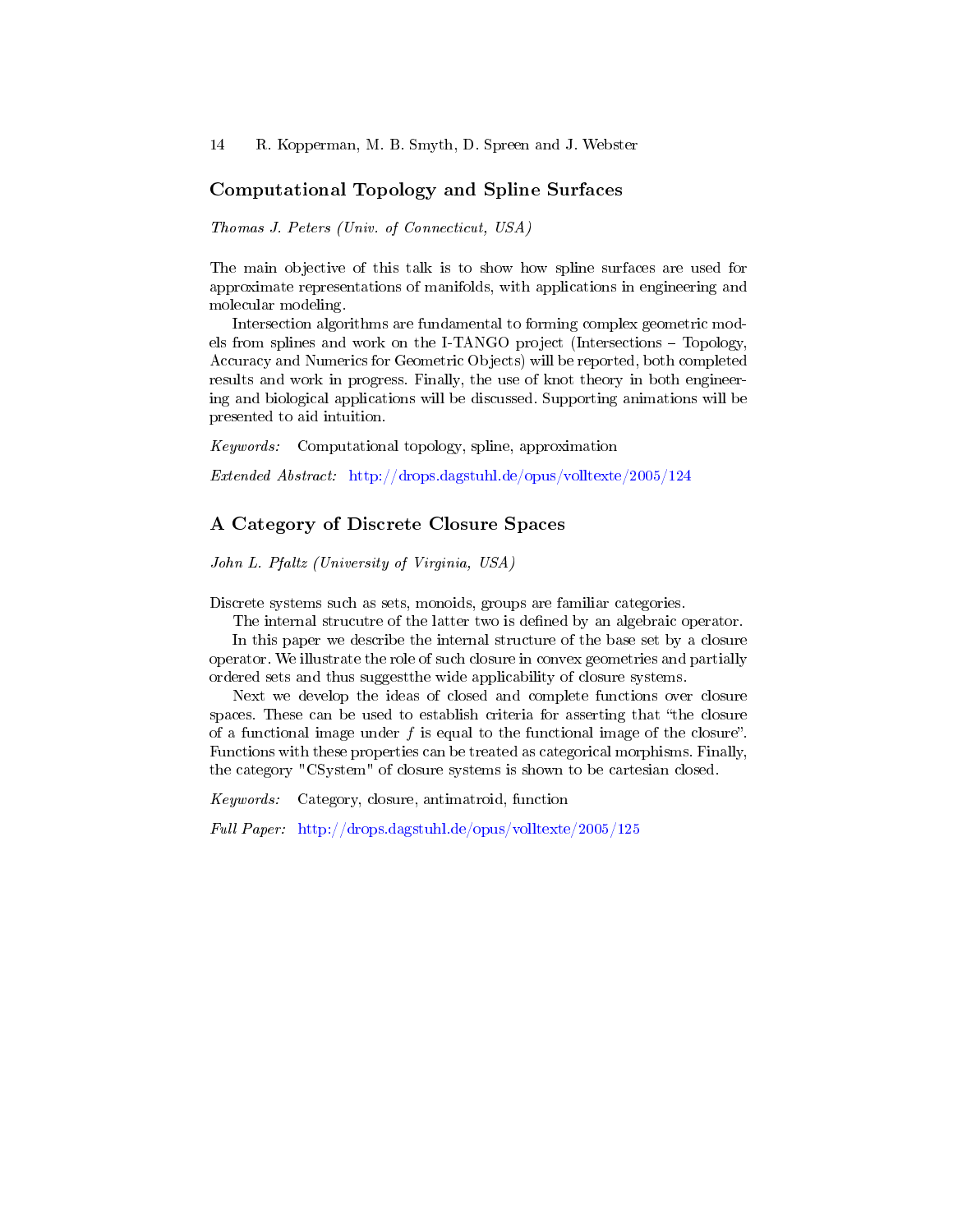## A geometry of information, I: Nerves, posets and differential forms

Timothy Porter (University of Wales - Bangor, GB)

The main theme of this workshop is 'Spatial Representation: Continuous vs. Discrete'. Spatial representation has two contrasting but interacting aspects (i) representation of spaces' and (ii) representation by spaces. In this paper we will examine two aspects that are common to both interpretations of the theme, namely nerve constructions and refinement. Representations change, data changes, spaces change. We will examine the possibility of a 'differential geometry' of spatial representations of both types, and in the sequel give an algebra of differential forms that has the potential to handle the dynamical aspect of such a geometry. We will discuss briefly a conjectured class of spaces, generalising the Cantor set which would seem ideal as a test-bed for the set of tools we are developing.

 $Keywords:$  Chu spaces, nerves, differential forms

Joint work of: Gratus, Jonathan; Porter, Timothy

Full Paper: <http://drops.dagstuhl.de/opus/volltexte/2005/126>

## A geometry of information, II: Sorkin models, and biextensional collapses

Timothy Porter (University of Wales - Bangor, GB)

In this second part of our contribution to the workshop, we look in more detail at the Sorkin model, its relationship to constructions in Chu space theory, and then compare it with the Nerve constructions given in the first part.

Keywords: Chu space, Sorkin model, Nerve

Joint work of: Jonathan Gratus; Porter, Timothy

Full Paper: <http://drops.dagstuhl.de/opus/volltexte/2005/127>

#### Deadlocks and Dihomotopy in Mutual Exclusion Models

Martin Raussen (Aalborg University, DK)

Parallel processes in concurrency theory can be modelled in a geometric framework. A convenient model are the Higher Dimensional Automata of V. Pratt and E. Goubault with cubical complexes as their mathematical description. More abstract models are given by (locally) partially ordered topological spaces, the directed  $(d$ -spaces) of M.Grandis and the flows of P. Gaucher. All models invite to use or modify ideas from algebraic topology, notably homotopy.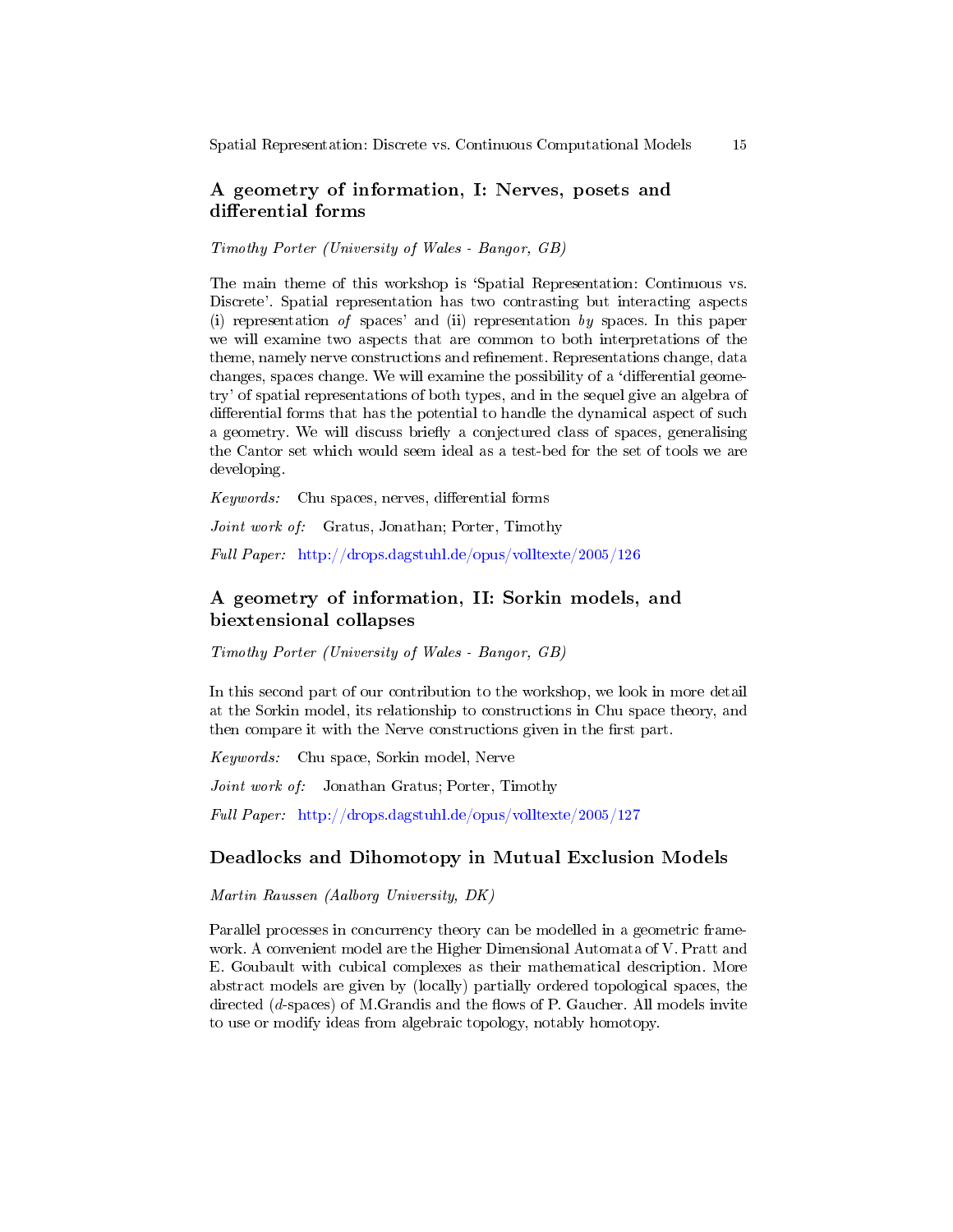In specific semaphore models for mutual exclusion, we have developed methods and algorithms that can detect deadlocks and unsafe regions and give information about essentially different schedules using higher dimensional "geometric" representations of the state space and executions (directed paths) along it.

Keywords: Mutual exclusion, deadlock detection, dihomotopy

Extended Abstract: <http://drops.dagstuhl.de/opus/volltexte/2005/136>

#### Representation of Real Numbers as Continued Radicals

Tom Richmond (Western Kentucky Univ. - Bowling Green, USA)

A nested radical with terms  $a_1, a_2, \ldots, a_N$  is an expression of form

 $\sqrt{a_N + \cdots + \sqrt{a_2 + \sqrt{a_1}}}.$  The limit as N approaches infinity of such an expression, if it exists, is called a continued radical. We consider the set of real numbers  $S(M)$  representable as a continued radical whose terms  $a_1, a_2, \ldots$  are all from a finite set  $M$  of nonnegative real numbers. We give conditions on the set  $M$  for  $S(M)$  to be (a) an interval, and (b) homeomorphic to the Cantor set.

Keywords: Continued radical

Joint work of: Johnson, Jamie; Richmond, Tom

Extended Abstract: <http://drops.dagstuhl.de/opus/volltexte/2005/128>

## Overlap Algebras, That Is, Towards a Justification of Definitions in Formal Topology and the Basic Picture

Giovanni Sambin (Universitá di Padova, I)

A careful analysis from the predicative perspective of the notion of topological space  $(X, \mathcal{OX})$ , where X is the set of points and  $\mathcal{OX}$  the family of open subsets, leads to the introduction of a second set S and a function ext :  $\mathcal{P}X \leftarrow S$ such that  $ext(a) \subseteq X(a \in S)$  is a base for open subsets. By looking at ext as a relation  $x \Vdash a \equiv x \in ext(a)$ , one is lead to consider basic pairs, that is structures  $(X, \Vdash, S)$  where X, S are two sets and  $\Vdash$  any relation between them. In this setting, one can define basic notions of topology, like open, closed, cover, positivity, continuity,  $\dots$ , and see that they have a deep structural justification, based on symmetry and logical duality. In particular, the notion of overlap  $\delta$  is dual to that of inclusion  $\subseteq$ , and that of positivity  $\ltimes$  is dual to that of cover  $\triangleleft$ . I have given the name "the basic picture" to the mathematical theory resulting from this.

Standard topology, either pointwise or pointfree, is obtained by adding consideration of convergence.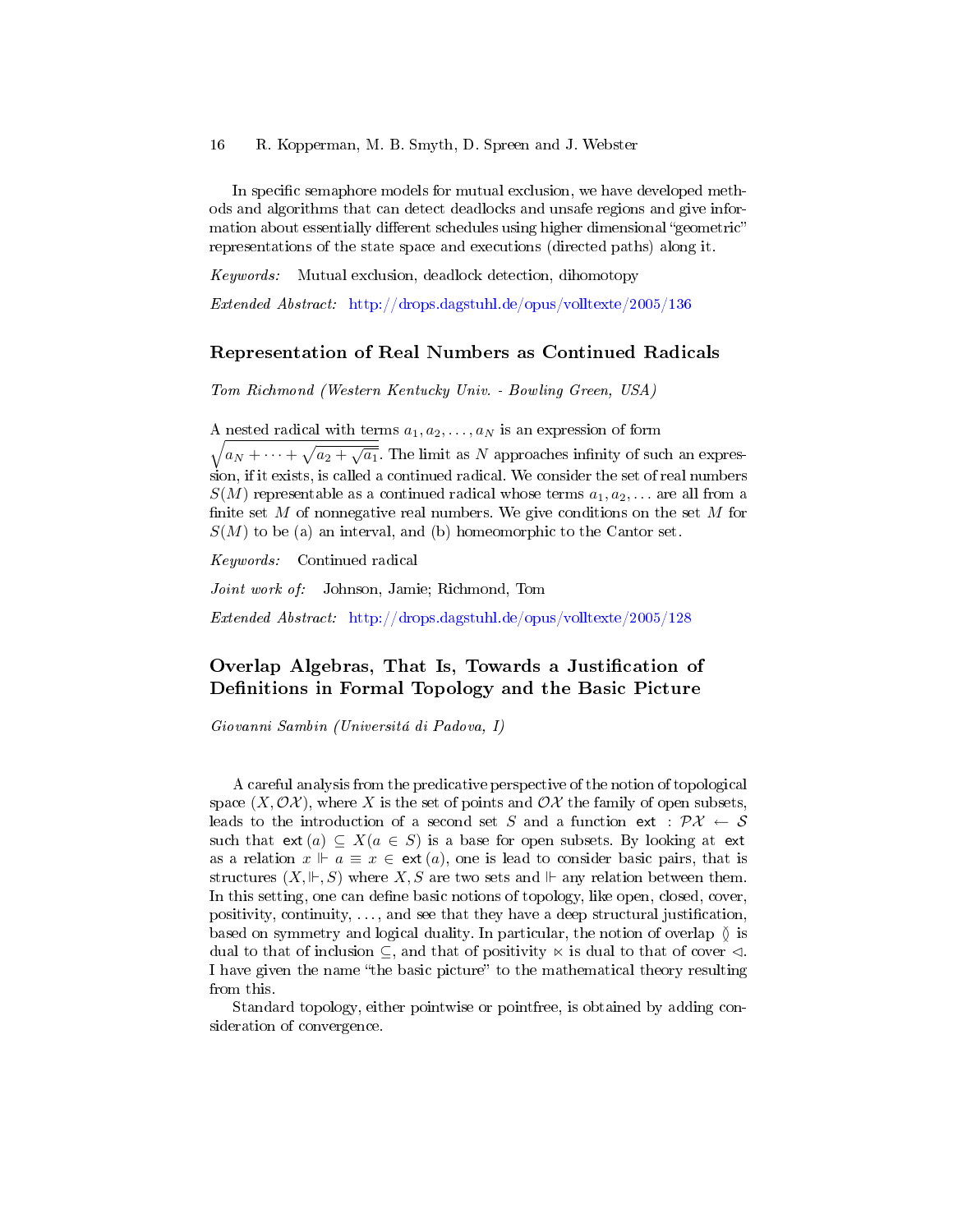However, I claim that the raison d'etre of the basic picture is not just ancillary to that of topology, but that it has an intrinsic mathematical motivation. With this aim in mind, I follow the algebraic approach and introduce the new notion of overlap algebra. This is an algebraic description of the power of a set in which overlap  $\delta$  is also considered. The presence of overlap increases the expressive power considerably, to the point that most of the basic picture, and hence of topology itself, can be formulated in algebraic terms.

This seems to confirm that the basic picture has a deep motivation, which has an algebraic nature and hence is independent of the predicative foundation adopted.

Keywords: Formal topology, basic picture, constructive and predicative foundation

## Co-countably based Spaces and Their Relationship to Complexity Theory

Matthias Schröder (University of Edinburgh, GB)

We call a topological space co-countably-based iff it is sequential and the Scott topology on the lattice of its opens has a countable base.

Representations of spaces are the key device in Type-2 Theory of Effectivity (TTE) for dening computability on non-countable spaces. `Almost-compact' representations are defined in such a way that they allow the measurement of time complexity in terms of a discrete property of the input (and in terms of the output precision).

We show that a sequential Hausdorff space has an almost-compact admissible representation if and only if it is co-countably based.

Moreover, we state some closure properties of the category of co-countably based spaces.

 $Keywords:$  Topological spaces, type-2 theory of effectivity

#### The projective spectrum as a distributive lattice

Peter Schuster (Universität München, D)

The spectrum of a commutative ring is the collection of prime ideals endowed with the Zariski topology. To arrive at a point-free description of this topological space, one can define the corresponding distributive lattice directly from the ring, without any talk of prime ideals. This idea, which presumably is due to Joyal, has recently been reactivated to start a first-order treatment of commutative algebra.

By continuing this road, we bring the projective spectrum of a graded ring into the point-free realm. More specifically, we present a distributive lattice whose prime filters correspond to the homogeneous prime ideals of the graded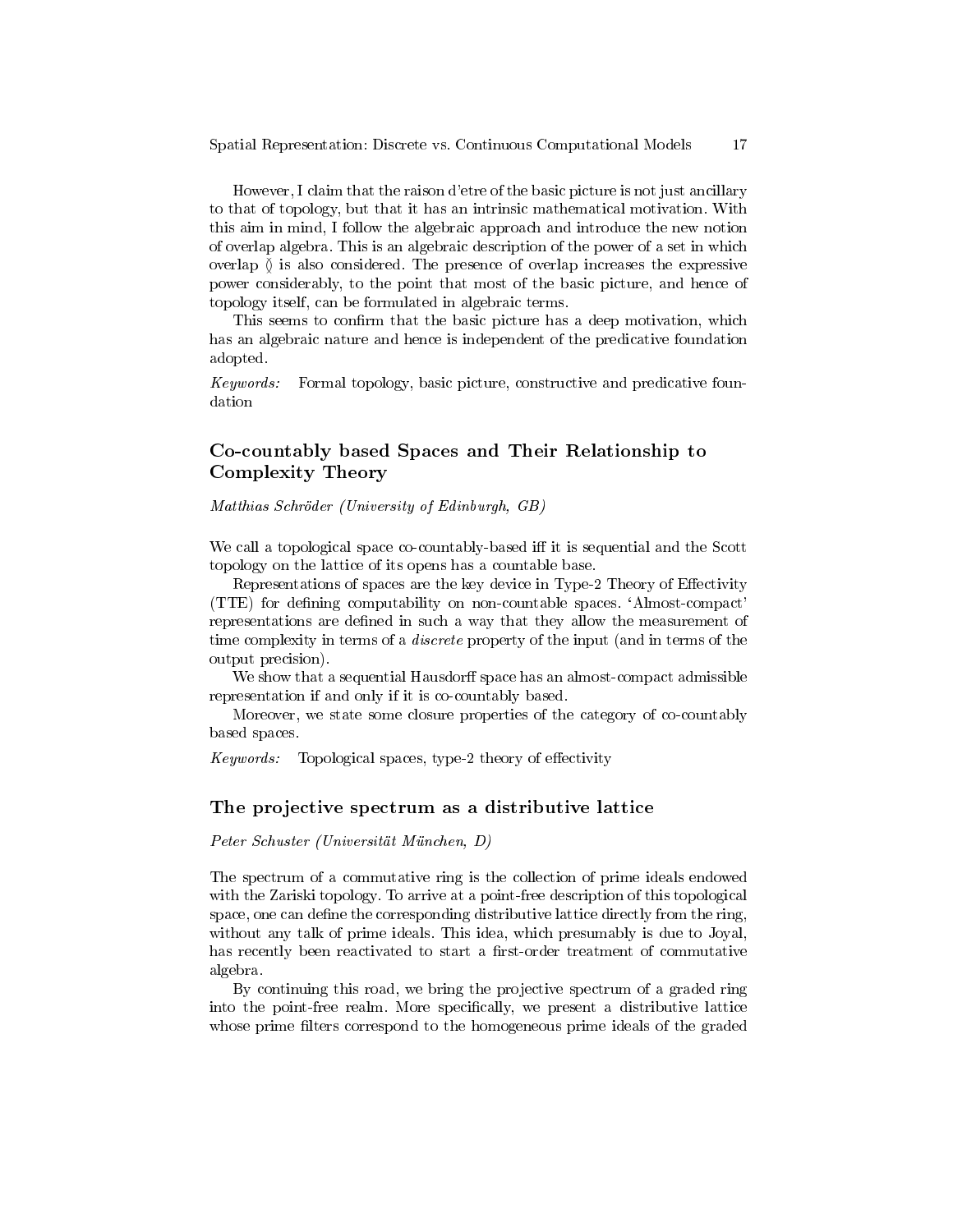ring. This also is the prime example of a non-affine scheme in the context of formal topology, and turns out to be a particular case of a fairly general glueing method for finitely many distributive lattices. We furthermore prove the projective form of the formal Hilbert Nullstellensatz, from which we achieve a concrete description of the projective lattice as a by-product.

Keywords: Projective spectrum, graded ring, distributive lattice, formal topology, first-order concepts

Joint work of: Coquand, Thierry; Lombardi, Henri; Schuster, Peter

#### Towards a descriptive set theory in domain-like structures

Victor Selivanov (Pedagogical University - Novosibirsk, RUS)

To my knowledge, so far there was no systematic attempt to develop a descriptive set theory (DST) in domain-like structures, in parallel to the well-known DST in Polish spaces. Some early papers by Adrian Tang and by the author considered only a couple of particular questions related to this problem.

This talk is devoted to the development of the Borel hierarchy, Hausdorff difference hierarchy and Wadge degrees in Ershov's  $\varphi$ -spaces, which are topological counterparts of algebraic directed-complete partial orderings. The difference hierarchy is understood rather comprehensively. We give an application of the developed theory to a natural classification problem about infinitary Boolean operations on Cantor space which are well-known in classical DST. We also show that there exist natural classes of  $\varphi$ -spaces where the Wadge reducibility behaves much better than in some classical spaces like the space of reals.

Keywords: Descriptive set theory, domain theory, Wadge reducibility

### Topological Domains and the Probabilistic Powerdomain

#### Alex Simpson (University of Edinburgh, GB)

In previous talks I have introduced the notion of *topological predomain*. The category of topological predomains and continuous functions enjoys all the usual closure conditions of categories of dcpos in domain theory, and more.

For quite abstract reasons, topological predomains are closed under the construction of a space of continuous probabilistic valuations, which thus acts as a candidate probabilistic powerdomain.

There is also a second notion of probabilistic powerdomain based on a computationally natural denition of probabilistic process over a topological predomain. In the talk I discuss the (open) question of relating the two notions, and relate it to the (open) problem of whether the sobrification of a gcb (quotient of countably-based) space is again qcb.

Keywords: Topological predomain, closure properties, valuations, probabilistic process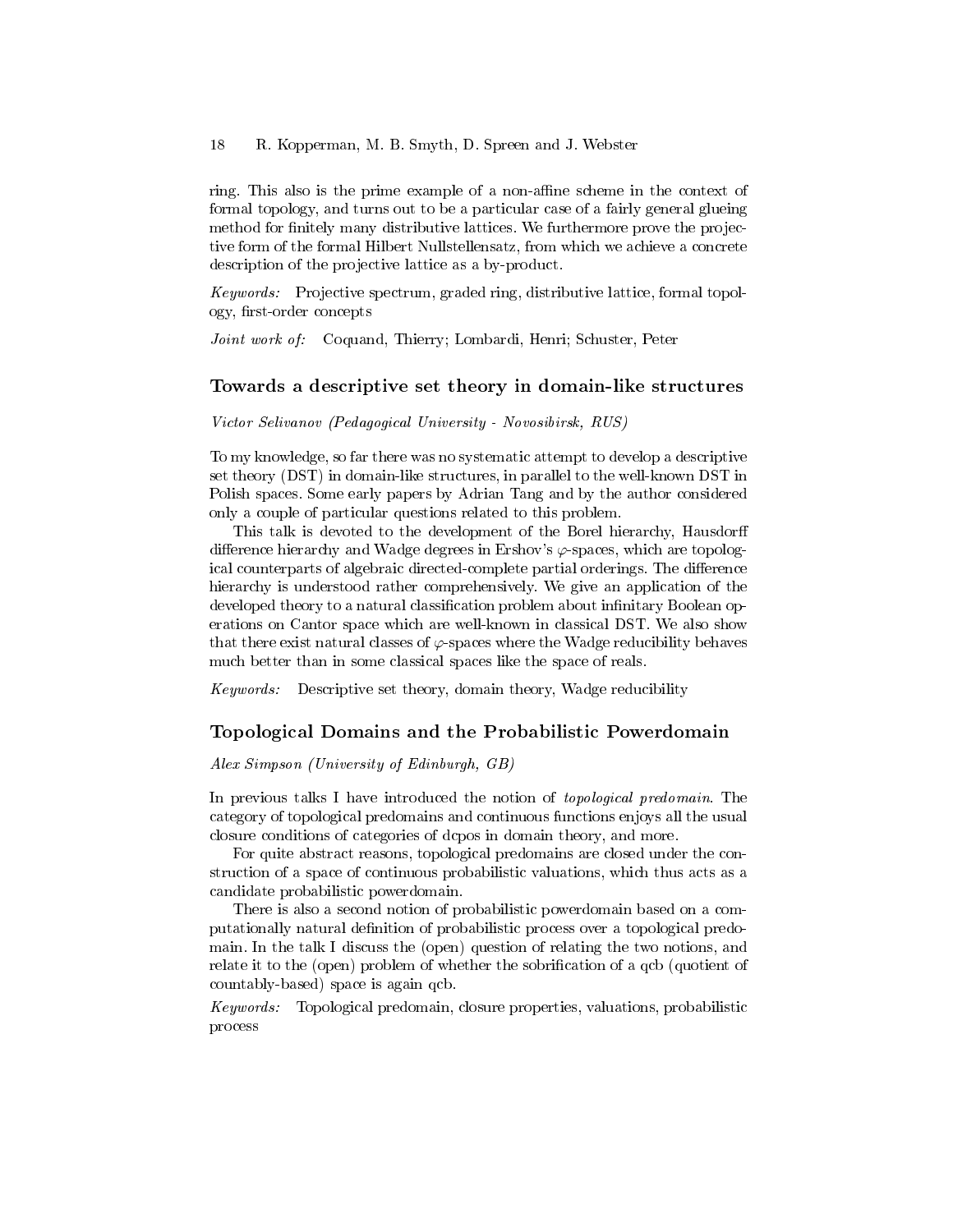#### Distance in Graphs and Hyperconvexity

Michael B. Smyth (Imperial College London, GB)

We consider distance in digital spaces, in its topological and categorical aspects. Concretely, the spaces are (not necessarily reflexive) graphs.

Grahs are viewed as closure spaces, and in order to induce the right closure structure, we require a distance function different from the usual graph metric.

In the second part we look at the category-theoretic aspect, specifically injectivity. The injective objects can be characterized as the hyperconvex spaces, suitably generalized.

Keywords: Closure space; semi-metric; hyperconvex

### Is spacetime a past-finite poset?

Rafael D. Sorkin (Syracuse University, USA)

The causal set  $-$  mathematically a locally finite ordered set or "poset"  $-$  is a candidate discrete substratum for spacetime. I will introduce this idea and describe some aspects of causal set kinematics, dynamics, and phenomenology, including, as time permits, a notion of fractal dimension, a stochastic growth dynamics, and an idea for explaining some of the puzzling large numbers of cosmology. I will also mention some questions of mathematical interest that have arisen in this connection.

Keywords: Causal set, spacetime, kinematics, dynamics, fractal dimension, stochastic growth dynamics, cosmology

#### Uniform approximation in domains

Dieter Spreen (Universität Siegen, D)

In his search for maximal cartesian closed full subcategories of continuous domains A. Jung discovered the class of FS-domains. These are pointed directedcomplete partial orders coming with a directed family of continuous self-maps which are below the identity and have the identity as their least upper bound. In addition, for each of these maps there is a finite set of domain elements separating domain elements from their images.

In order to characterize FS-domains Kummetz as well as Jung and Sünderhauf considered domains coming with such a directed family of self-maps which need not have finite separating sets.

Also in this more general case the family of self-maps furnishes the domain with a uniform way of approximating the domain elements. It also gives rise to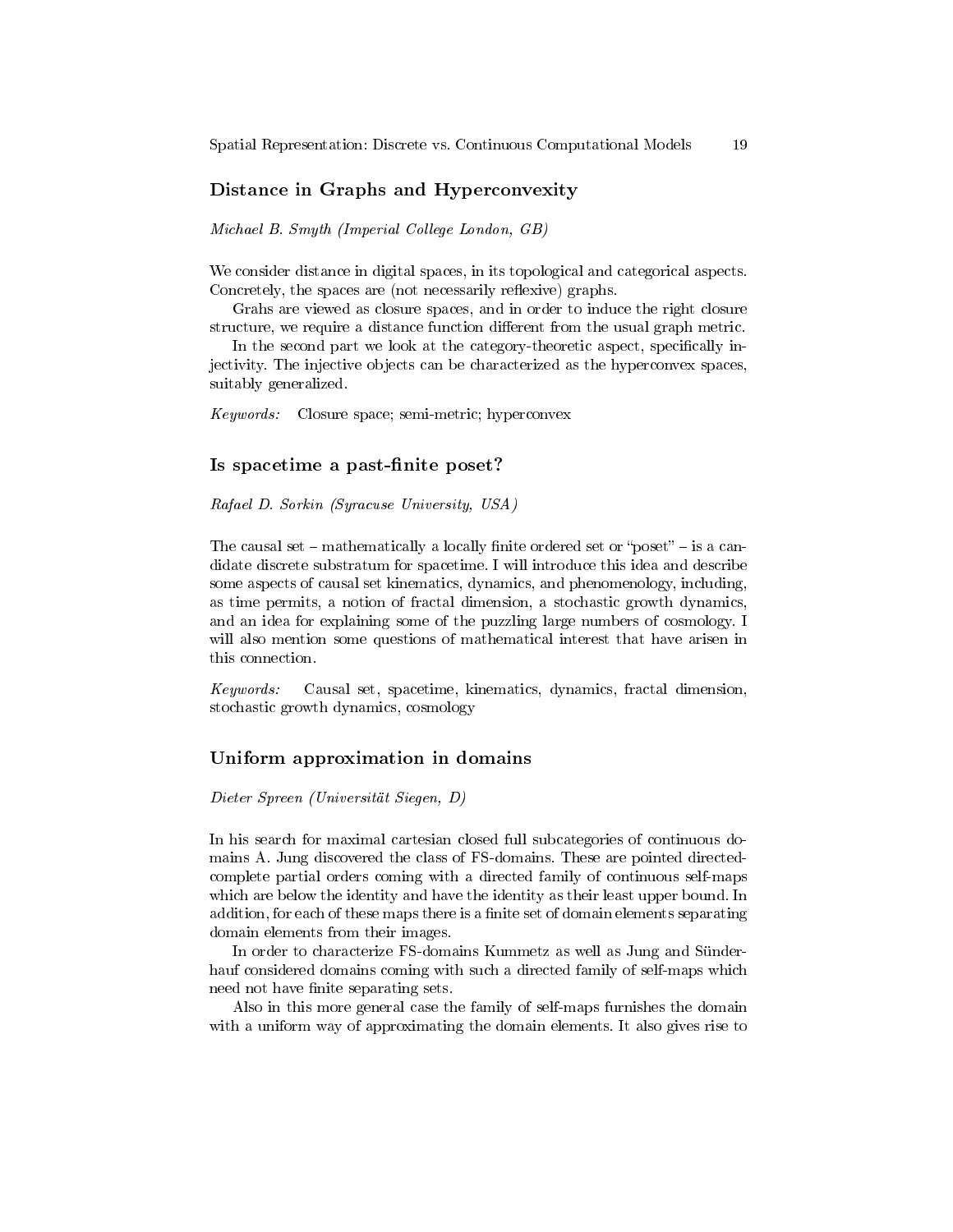the introduction of natural quasi-uniformities. Here, two such quasi-uniformities are studied.

First necessary and sufficient conditions are derived for when the topologies induced by the quasi-uniformities and their associated uniformities, respectively, are the Scott and the Lawson topologies. It turns out that the conditions thus obtained force the given self-maps to be what Jung and Sünderhauf called approximating. This leads to a further characterization of the FS-domains.

For any topological space there is always a quasi-uniformity generating the given topology, namely the Pervin quasi-uniformity. It turns out that the quasiuniformities studied here are coarser than the Pervin quasi-uniformity with respect to the Scott topology exactly if the domain is FS. In one case it even has to be an algebraic FS-domain, i.e., an SFP-domain.

Keywords: FS-domains, SFP- domains, quasi-uniformity, Pervin quasi-uniformity, Scott topology, Lawson topology

### Spatio-Temporal Mereotopology

John Stell (University of Leeds, GB)

Theories of space based on a Boolean algebra of regions equipped with a relation of connection have been been axiomatized in various ways and have been applied to areas such as qualitative reasoning in artificial intelligence. Most work on these mereotopological theories has taken regions to be purely spatial, but we can consider how the theory can be developed so as to provide an account of spatio-temporal regions. One approach is that of Muller which introduces additional primitive relations of temporal connection and temporal precedence. In this talk I will present an alternative account based on an historical closure operator, and a pair of further operators, called pre-history and post-history, which form a Galois connection. This significantly simplifies several aspects of Muller's axiomatization.

Keywords: Region, Boolean algebra

Joint work of: Stell, John; West, Matthew

## Contractible Digraphs, Fixed Points and the Cop-robber Games

Rueiher Tsaur (Imperial College London, GB)

In this paper, a non-recursive definition of "dismantlability" is defined for discrete structures, thus unifies various definitions of dismantlable structures.

Keywords: Dismantlability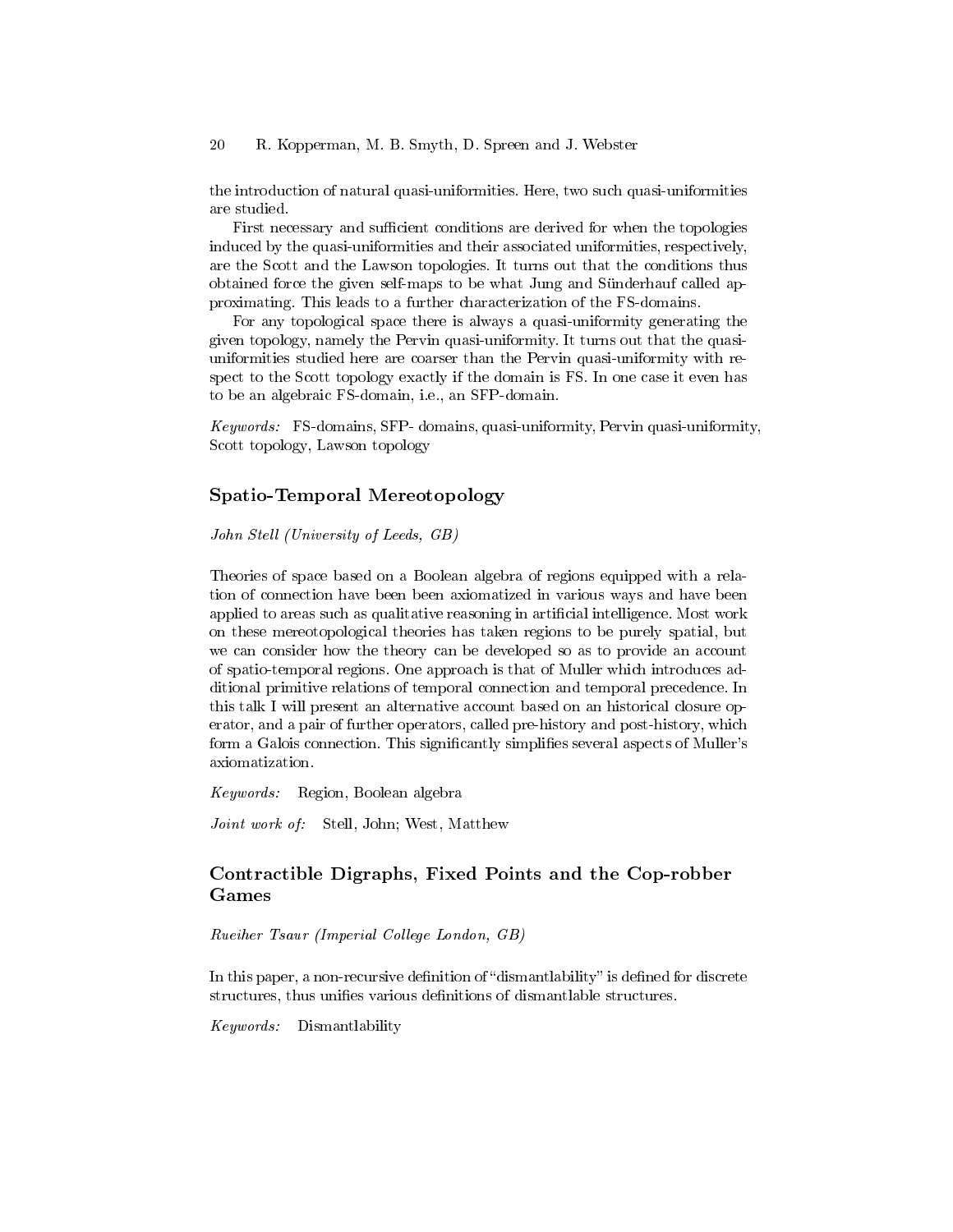### Dyadic subbases : representing spaces as sequences with bottoms

Hideki Tsuiki (Kyoto University, J)

We explain topological properties of the embedding-based approach to computability on topological spaces. With this approach, he considered a special kind of embedding of a topological space into Plotkin's  $T^{\omega}$ , which is the set of infinite sequences of  $T = \{0, 1, \perp\}.$ 

We show that such an embedding can also be characterized by a dyadic subbase, which is a countable subbase  $S = (S_0^0, S_0^1, S_1^0, S_1^1, \ldots)$  such that  $S_n^j$  $(n = 0, 1, 2, \ldots; j = 0, 1$  are regular open and  $S_n^0$  and  $S_n^1$  are exteriors of each other. We survey properties of dyadic subbases which are related to efficiency properties of the representation corresponding to the embedding.

Keywords: Dyadic subbase, embedding, computation over topological spaces, Plotkin's  $T^{\omega}$ 

Full Paper: <http://drops.dagstuhl.de/opus/volltexte/2005/137>

## Stable Compactification and the Causal Boundary of Minkowski Space Time (Work in progress)

Steven J. Vickers (University of Birmingham, GB)

In a sober topological space X, the points can be recovered from the lattice  $\mathcal{O}(X)$ of opens as the completely prime filters - the subsets F of  $\mathcal{O}(X)$  that are filters (upper closed, non-empty and closed under binary intersections), and completely prime (if a union of a family is in  $F$ , then the family meets  $F$ ). In fact this is the definition of sober. It covers a wide range of useful topological spaces, including all Hausdorff ones.

Smyth has modified this idea in his "stable compactification". He takes a space X whose topology  $\mathcal{O}(X)$  comes equipped with an additional "strong" order  $\lt$ with certain properties. The usual intuition is that  $U < V$  if U is included in V "with a bit to spare" - U can be expanded slightly in a uniform way and still be in V. He then defines a "proximal filter" of  $\mathcal{O}(X)$  to be a certain kind of filter F in  $\mathcal{O}(X)$ , and generates a topology from subbasic opens

$$
\{F \mid U \in F\}
$$

for  $U \in \mathcal{O}(X)$ .

One aspect of the interest of stably compact spaces is that they are equivalent to compact Hausdorff spaces equipped with a certain kind of partial order (on the points, this time, not the opens). The points are (classically) the same, but the opens are different. The opens in the stably compact space are the opens in the compact Hausdorff spaces that are also upper closed in the order.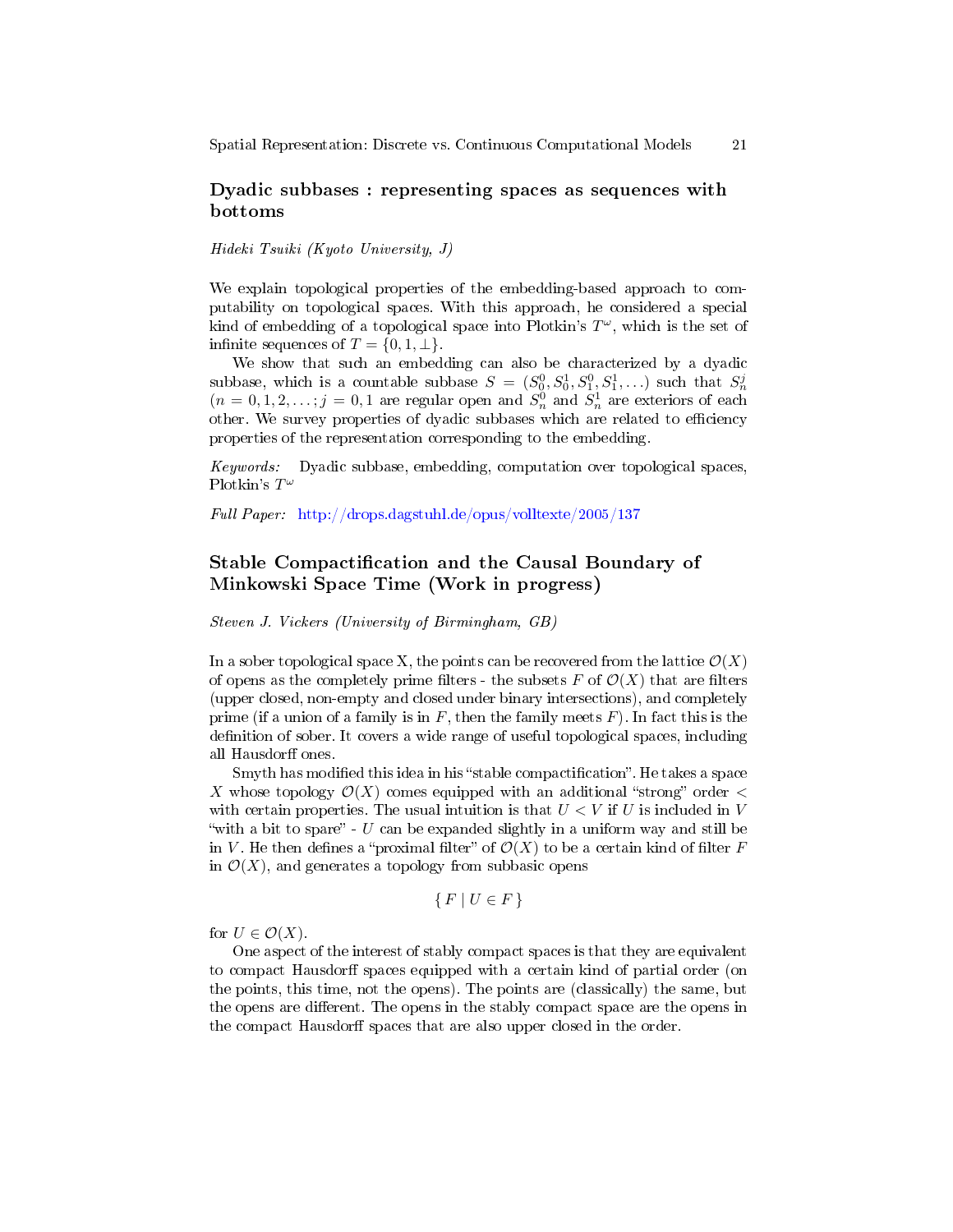An ordered space of central importance in physics is Minkowski space-time M, equipped with its causal order (space-time point  $x$  is causally before  $y$  if  $y$  is within or on the future light cone starting from  $x$ ).

 $M$  is Hausdorff but not compact, so the usual equivalence breaks down. However, physicists have found ways in which they wish to compactify  $M$  by adjoining points at infinity - one point each at future time-like infinity, spacelike infinity, and past time-like infinity, and families of points at future and past null infinities. [Geroch, Kronheimer and Penrose] The new points are the "causal boundary" of  $M$ .

Since this now is an ordered compact Hausdorff space, it corresponds to a stably compact space and I set out to investigate whether this could be obtained by a Smyth stable compactification of the original space  $M$  equipped with its causal topology  $T_c$ , in which the opens are the sets that are open in the Euclidean topology  $T_e$  but also future closed.

The GKP construction is done in two kinds of steps.

The first lies in taking the "past indecomposable sets" of  $M$ . These correspond to the original points of  $M$ , together with future time-like and null infinities and a space-like infinity.

A dual step takes the future indecomposable sets, and the second kind of step is to glue these together, identifying the copies of  $M$  and identifying the space-like infinities.

I have shown that the past indecomposable sets are in bijection with the irreducible closed sets for  $(M, T_c)$ , as used in soberifying  $(M, T_c)$ , except for the one corresponding to space-like infinity. (This would correspond to the empty closed set, which is not irreducible.)

In effect, the past part of the GKP construction soberifies. The future infinities that it adjoins are directed joins of points of  $M$ . The dual, future part, while obviously soberifying dually, also makes the space compact by adjoining a bottom point in the past time-like infinity, and contributes towards making it stably compact by adjoining the past null infinities.

However, neither soberification adjoins any space-like infinities.

A Smyth stable completion, as a one-step construction, is in that respect simpler than the GKP construction with its glueing of two separate parts. It will inevitably soferify, but a question of interest is whether it can adjoin spacelike infinities.

The strong order under investigation is that for which  $U < V$  if for some  $\epsilon > 0$ , the union of the epsilon-balls round points of U is included in V.

Other than the space-like infinity, I have identified the points of the GKP compactification as proximal filters of  $T_c$  with respect to  $\lt$ . Further analysis needs to be done. However, it already seems clear that there are more than one point at space-like infinity.

#### References:

Smyth: "Stable compactification I", J. London Math. Soc. (2), vol 45 (1992), pp. 321-340.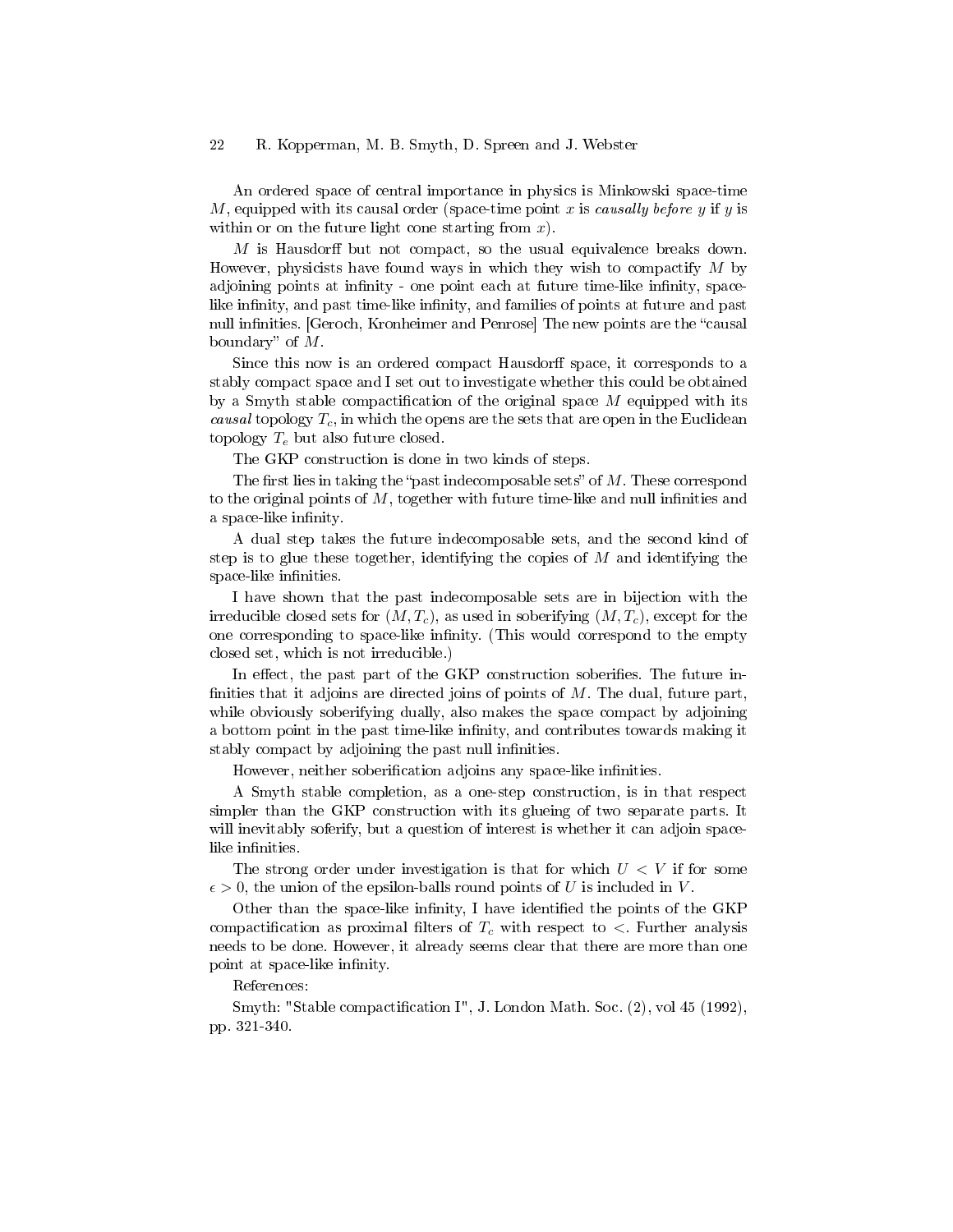GKP: See Hawking and Ellis "The large scale structure of space-time", CUP 1973.

 $Keywords:$  Minkowski space-time, sober, "stably compact"

#### Aspects of apartness

Luminita Simona Vita (University of Canterbury - Christchurch, NZ)

Starting with a primitive notion of pre-apartness on Boolean algebras, we develop a constructive approach (in Bishop's style) to the classical structures of proximity spaces. We also show how our model may be linked to similar structures like the Boolean Connection Algebras used in the theory of Region Connection Calculus.

Keywords: Apartness, proximity spaces

### Partial metrization of continuous domains

Pawel Waszkiewicz (University of Krakow, PL)

We present three conditions that are necessary and sufficient for partial metrization of continuous domains.

Keywords: Partial metric, measurement, radially convex metric, abstract basis, continuous poset

### Finite spherical space

Julian Webster (Imperial College London, GB)

Oriented matroids are, roughly, combinatorial Euclidean geometries, and can serve as a basis for spatial representation in several areas of computer science: e.g. digital geometry/topology, GIS, computational geometry.

Although finite, oriented matroids are in practice far too large to feasibly store, and background Euclidean space is needed to compute their structure. I am interested in trying to push the combinatorial method further by developing finite algebraic models that have a Euclidean geometry - an oriented matroid structure.

In this regard, symmetry of the n-sphere seems to have an important role. One of the most basic aspects of oriented matroid theory is their close relationship with the geometry/topology of the n-sphere. Moreover, the recent work of Borovik, Gelfand and White on Coxeter Matroids (a generalization of matroids based on Coxeter groups) seems highly relevant to the investigation.

Keywords: Oriented matroids, matroids, Coxeter groups, the Symmetric group, spherical geometry